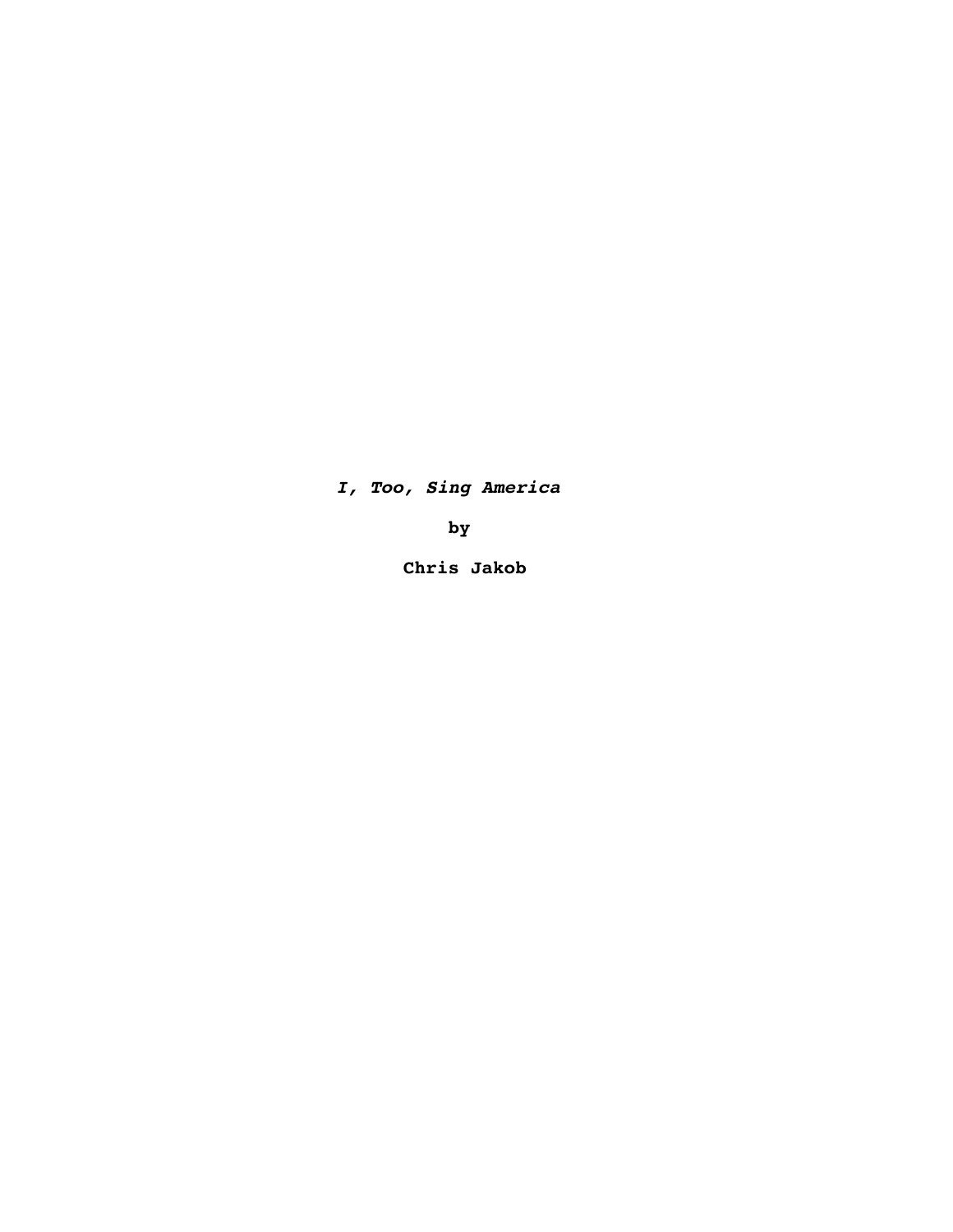## ACT I

# Channel 1: We Welcome You

*Lights up. Performers enter space as a voice-over by jessica Care moore begins. As video plays, they set and disassemble a table. A moment of prayer.*

```
JCM
```
"I, too, sing America.

I am the darker brother.

They send me to eat in the kitchen

When company comes,

But I laugh,

And eat well,

And grow strong.

Tomorrow,

I'll be at the table

When company comes.

Nobody'll dare

Say to me,

"Eat in the kitchen,"

Then.

Besides,

They'll see how beautiful I am

And be ashamed—

I, too, am America."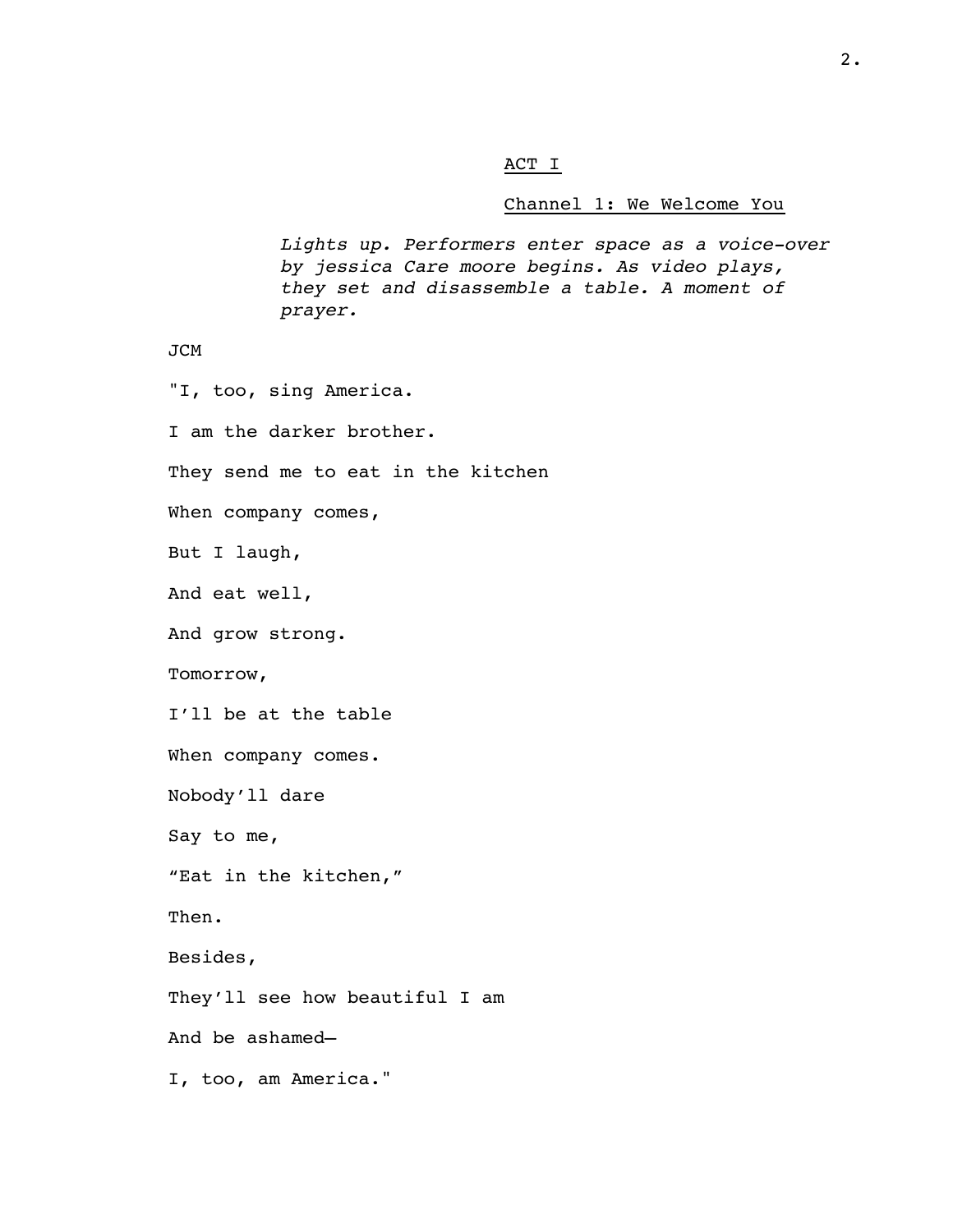-- Langston Hughes, 1926

*The voices of the performers begin to build on each other, repeating lines from the poem. Maybe in unison at first. Lines become staggered. Their words swell and overlap beautifully (maybe a cannon?) After a moment, music begins under it. (something classical? maybe it shifts into more operatic then jazz tones.) The performers move about the stage (gestures? symbolic.) Sounds of channels changing, clips of news, sports, reality t.v., cartoons increasingly until it abruptly freezes them. Right away they snap into position on their line.*

*VIDEO:*

```
PERFORMER 1
     We welcome you
```
PERFORMER 2 We welcome you

PERFORMER 3 We welcome you

PERFORMER 1

For a matter of great importance

PERFORMER 2

a matter of great importance

PERFORMER 3 of great importance

# ALL

*I, Too, Sing America*

PERFORMER 2 I sing

PERFORMER 3 You sing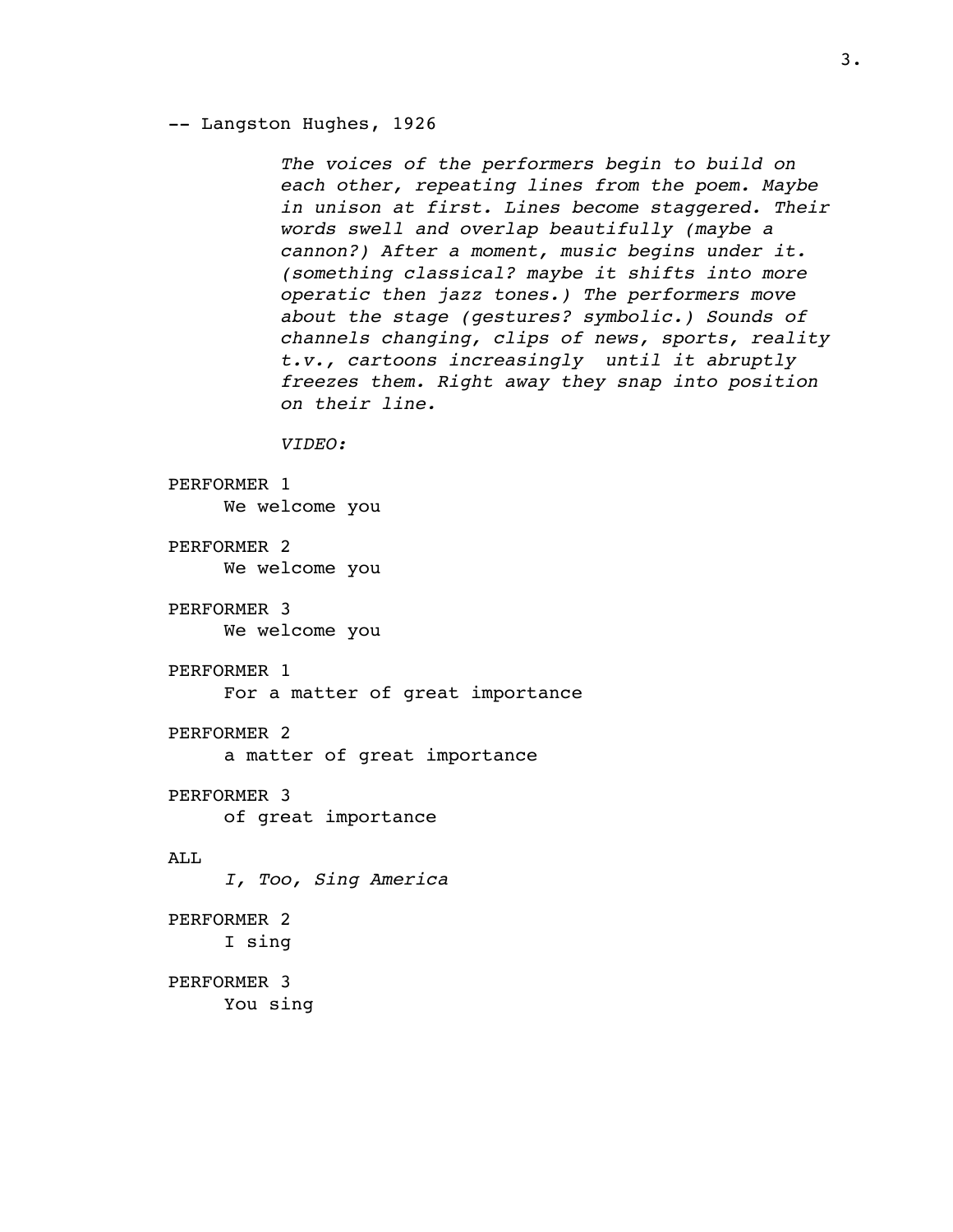PERFORMER 1 We all sing. *The performers sing in a beauteous a capella harmony. Lift Every Voice* PERFORMER 1 The United States of America PERFORMER 2 The land of the free and the home of the brave PERFORMER 3 The land where we like to sweep things under the rug PERFORMER 1 Where history is sometimes PERFORMER 2 Omitted PERFORMER 1 Sometimes PERFORMER 3 Rewritten PERFORMER 1 Sometimes PERFORMER 2 "Revisionist". PERFORMER 1 Sometimes. But we are here to speak the truth-- PERFORMER 2 The truth of those who lived PERFORMER 3 how they lived PERFORMER 1 what they lived for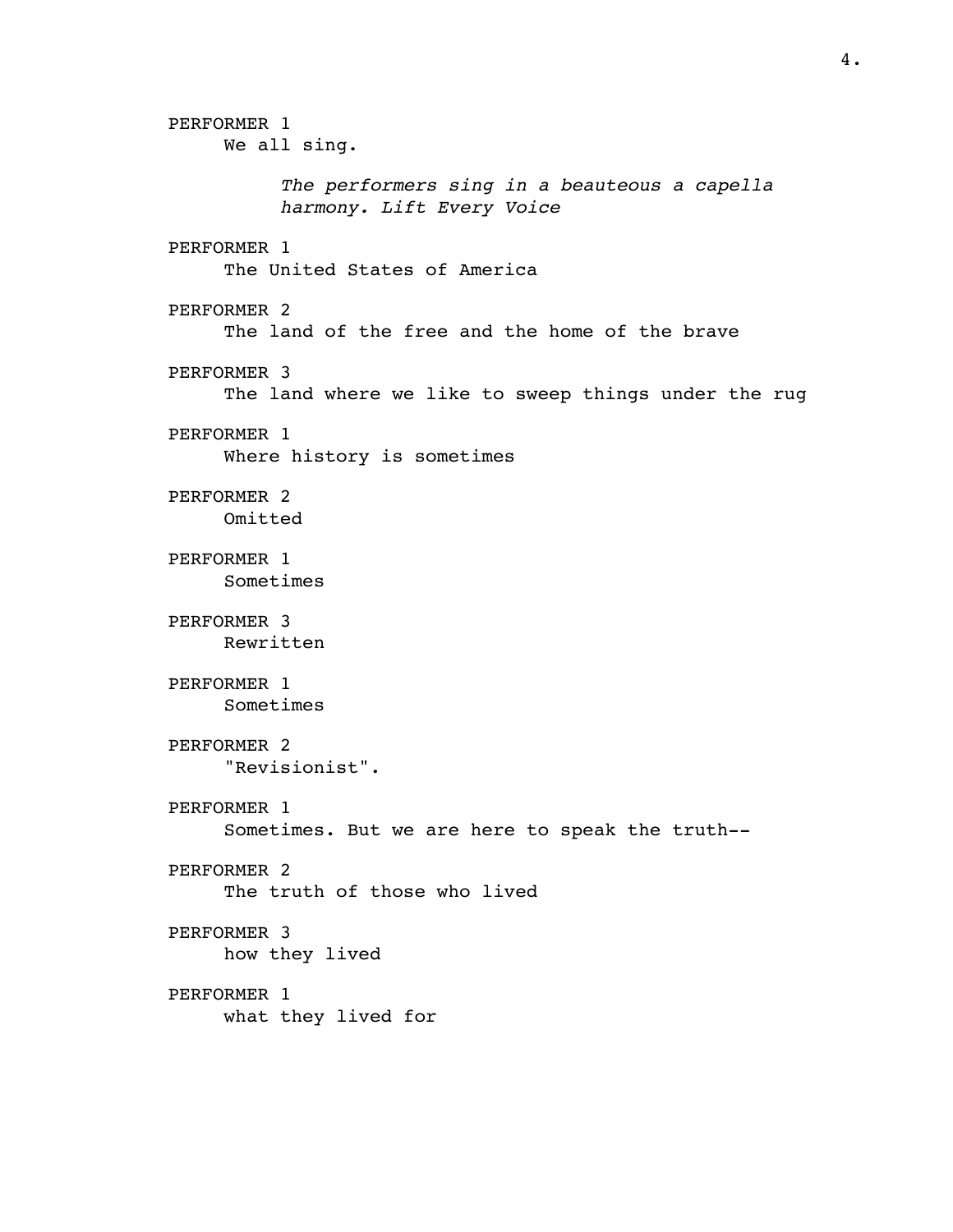PERFORMER 2 how they were perceived PERFORMER 3

how they are remembered

# PERFORMER 1

their truth

PERFORMER 2 their history

### PERFORMER 3

in their own words.

### ALL

Let's get started, shall we?

*Lights shift. The screen goes static as the the performers become increasingly uneasy in the space, as if out on the open water. As their bodies rock back and forth, they get closer together.*

## V.O.

The founding of a kingdom on the slaughter and enslavement of brown & black bodies sounds like an episode of Game of Thrones or a new verse from Kendrick Lamar, right? Unfortunately, it's a key part of American history that makes some people uncomfortable. Slavery. It happened. People owned people and treated them as property. Your history books might like to make it seem like things were "a little rough for a while" and the Emancipation Proclamation was issued and -- poof! -- all was good in the hood. Let me make this clear: our ancestors fought tooth and nail for freedom. Nothing was handed to them but the end of a whip. Slavery was ugly. Slavery is ugly. Slavery still exists in the world and the ramifications can be felt in America today. Also, let me make this clear: we are in the here and now. We are here. We are now. We can make a difference.

*Impeded in the video is this quote. "We have to do with the past only as we can make it useful to the present and the future."-- Frederick Douglass*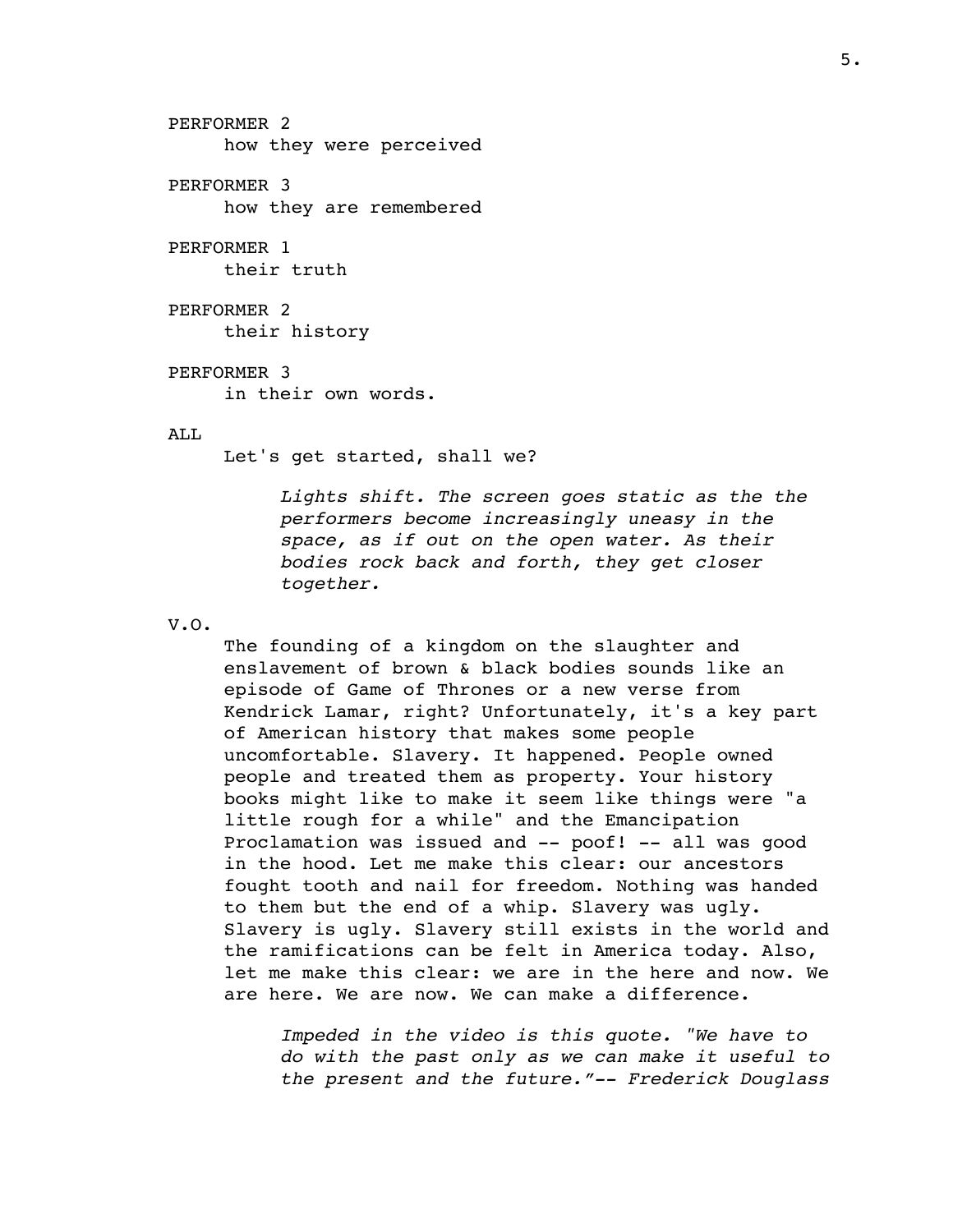PERFORMER 1 Due to the number of different tribes, countries and cultures among African slaves kidnapped from their respective homes, an eclectic amount of languages were spoken between them. PERFORMER 2 How did these people who spoke radically different languages understand one other? PERFORMER 1 Time, I guess. Just like everything, life always finds a way. PERFORMER 2 And, I guess not surprisingly, so does language. PERFORMER 3 And the written word PERFORMER 2 And dance PERFORMER 3 And music PERFORMER 1 And song. Each was used to tell a story. *SONG: Melody of Spirituals* PERFORMER 1 This is how they PERFORMER 2 Us PERFORMER 3 We PERFORMER 2 This is how we never forget our history. Now, the span of black excellence has shone throughout the eons and this is our attempt at giving our ancestors thanks. *Shift. A scene is set.*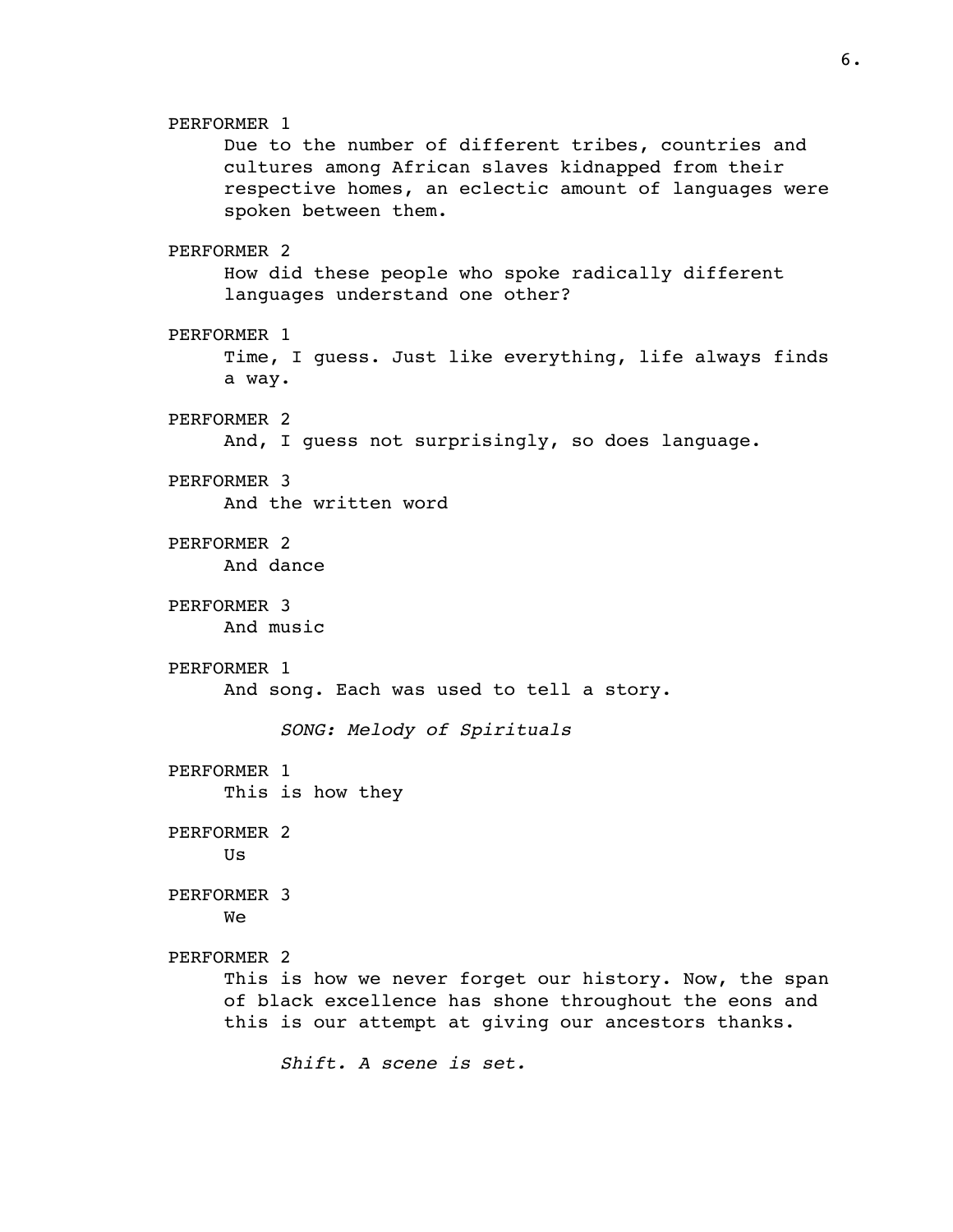# Channel 2: Marian Anderson Pt. I

PERFORMER 1

It is April 9, 1939. Marian Anderson, an African-American singer, took her place in front of a dozen microphones reverberating out to over one million people at the base of the Lincoln Memorial. An interracial, mostly black, audience of seventy-five thousand physically came to witness her backed only by a piano and armed with a voice that was described as "a rich, vibrant contralto of intrinsic beauty".

### PERFORMER 2

Now how did a black woman, the granddaughter of a slave, end up as a beacon of hope for so many people of color?

### PERFORMER 1

Our stories never end or begin where anyone would imagine. Marian was born on February 27, 1897 in Philadelphia. John, her father, sold ice and coal. Annie, her mother, though studied to become a teacher was not allowed to do so based on arbitrary laws against blacks therefore, was a caregiver to small children.

### PERFORMER 3

Both of her parents were devout Christians and attended church every Sunday. Her aunt Mary, active in the church's music life, noticed the innate gift in Marian and, at the age of six, got her to join the choir.

# PERFORMER 2

Before long, a young Marian was making up to five dollars singing all over the city.

*They strike a pose on a soap box.*

*SONG:*

### PERFORMER 1

And five dollars were a lot of dollars in those days!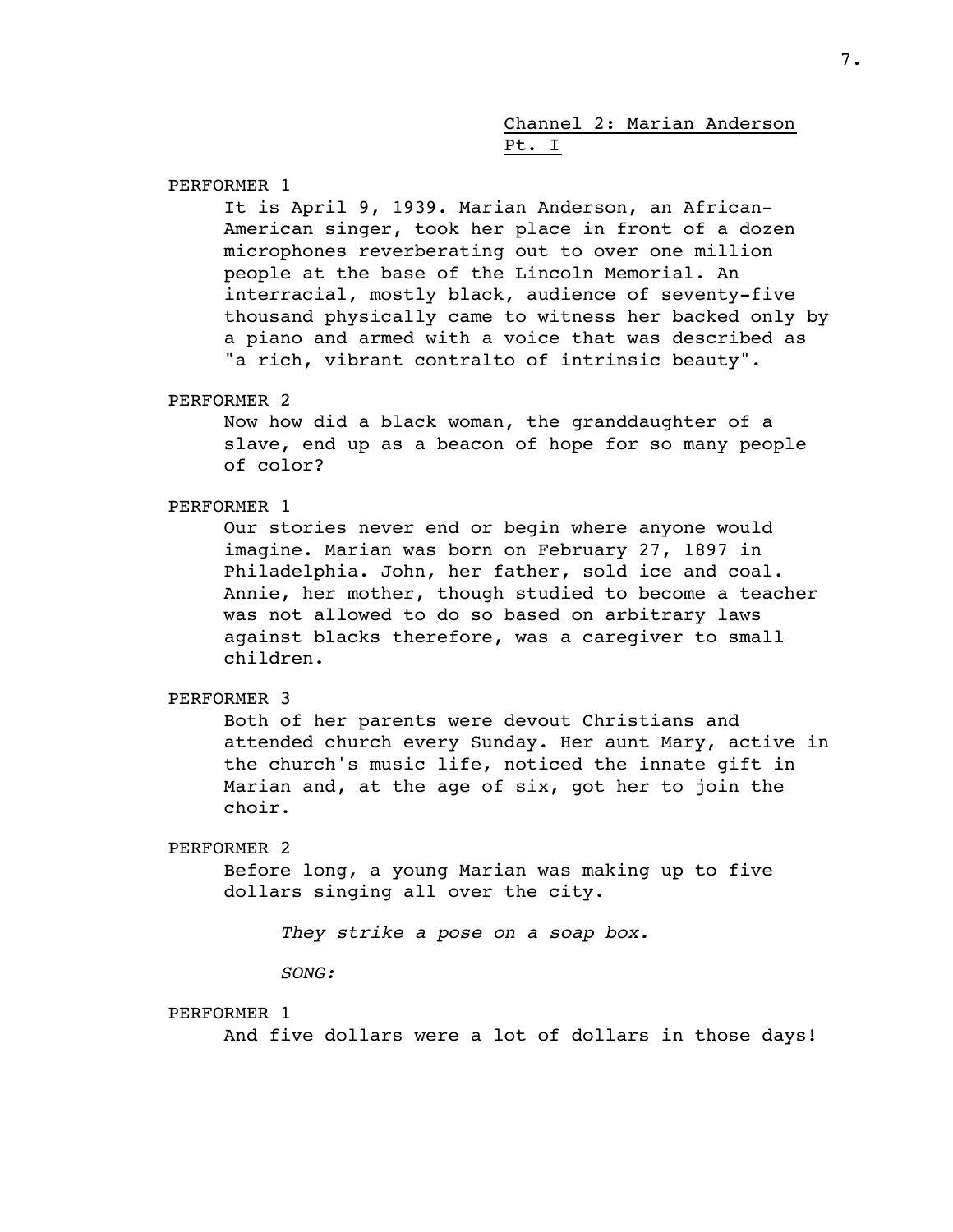People began to pack spaces to hear the girl with the

marvelous voice. PERFORMER 1 Fast forward: Marian's father died when she was 12. *Beat.* PERFORMER 1 The family moves in with her grandparents. They become quite close. Her grandfather, born a slave, dies within a year of their moving...a free man. With the influence of her aunt still giving her strength, she never lost faith in singing. Now graduated from high school, she applies to the Philadelphia Music Academy and.... PERFORMER 2 And?! PERFORMER 1 ....is denied entry. PERFORMER 2 Why? PERFORMER 1 Simply because she was black. But do you think this deterred her? EVERYONE ELSE I doubt it! PERFORMER 1 There is something about the pressure that, in time, brings about the best in us all. That's how diamonds are made. ALL That's how diamonds are made.

PERFORMER 3

*Sounds of agreement.*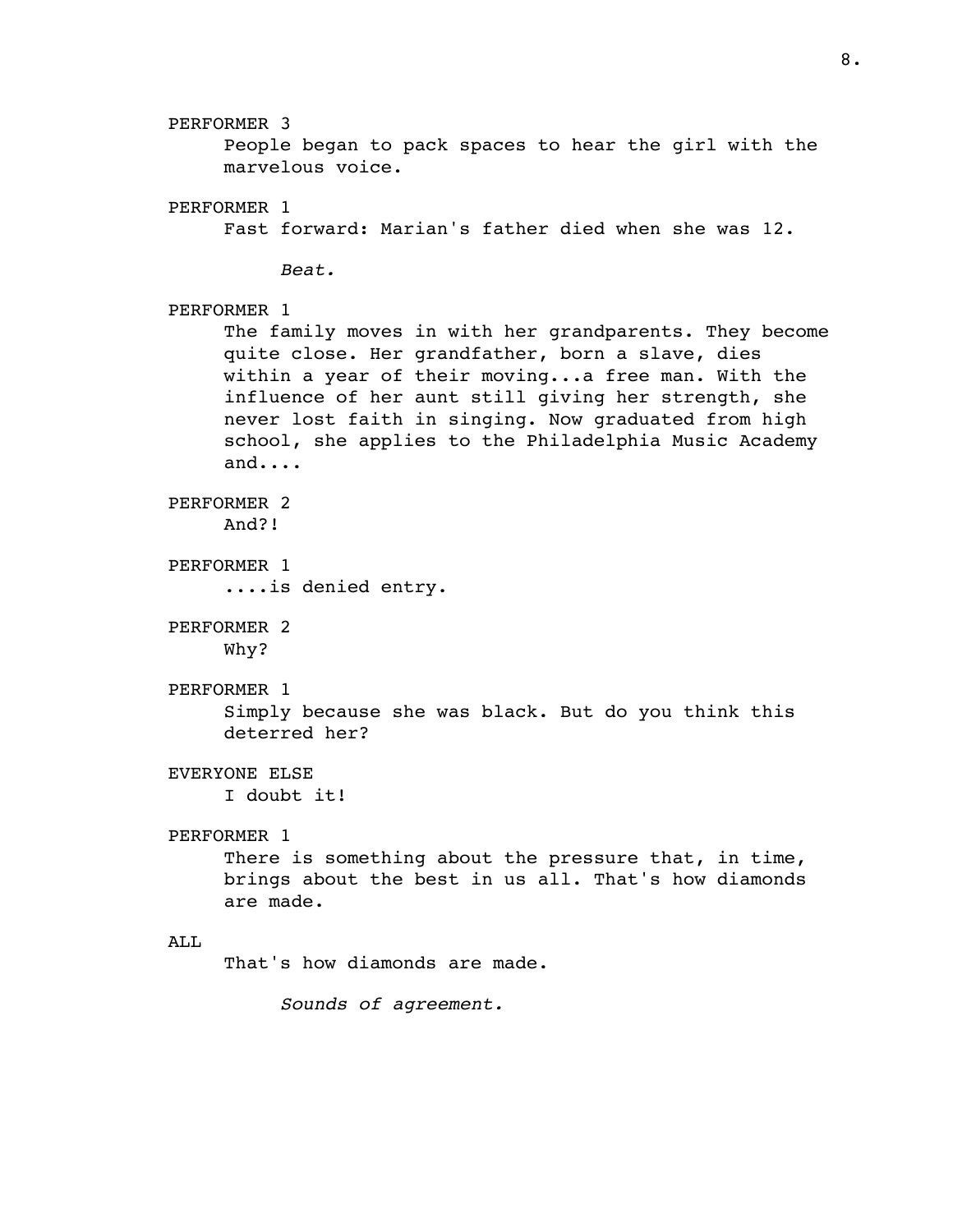Channel 3: Josh Gibson

PERFORMER 2

Speaking of diamonds, have you ever heard about the Negro Leagues?

PERFORMER 3

My grandfather used to tell me stories about them all the time.

PERFORMER 2

Imagine it--

*The performers shift to watch the screen as if it were a television. The voiceover plays in conjunction with video.*

*VIDEO:*

V.O.

In the late 1800s, due to racism and segregation, African-Americans began forming baseball teams all over the country. From humble beginnings in colleges, businesses and military bases, the official league got its start in 1920. Though segregated from the Major Leagues, these teams were home to some of the best players baseball has ever seen. And someone special, considered by historians to be one of the best power hitters and catchers in league history, the second Negro League player to be inducted into the National Baseball Hall of Fame in 1972 and became widely known as "the black Babe Ruth" is none other than--

ALL

Josh Gibson!

*The performers shift.*

V.O.

Gibson was born December 21, 1911 in Buena Vista, Georgia. Mark, Josh's father, was a sharecropper. Things weren't necessarily going well on the farm and Mark found a new job in a steel mill out of state. He moved Josh and the rest of the family to Pittsburgh, Pennsylvania when Josh was in sixth grade. By the time he was sixteen, Josh got a job working as an elevator (MORE)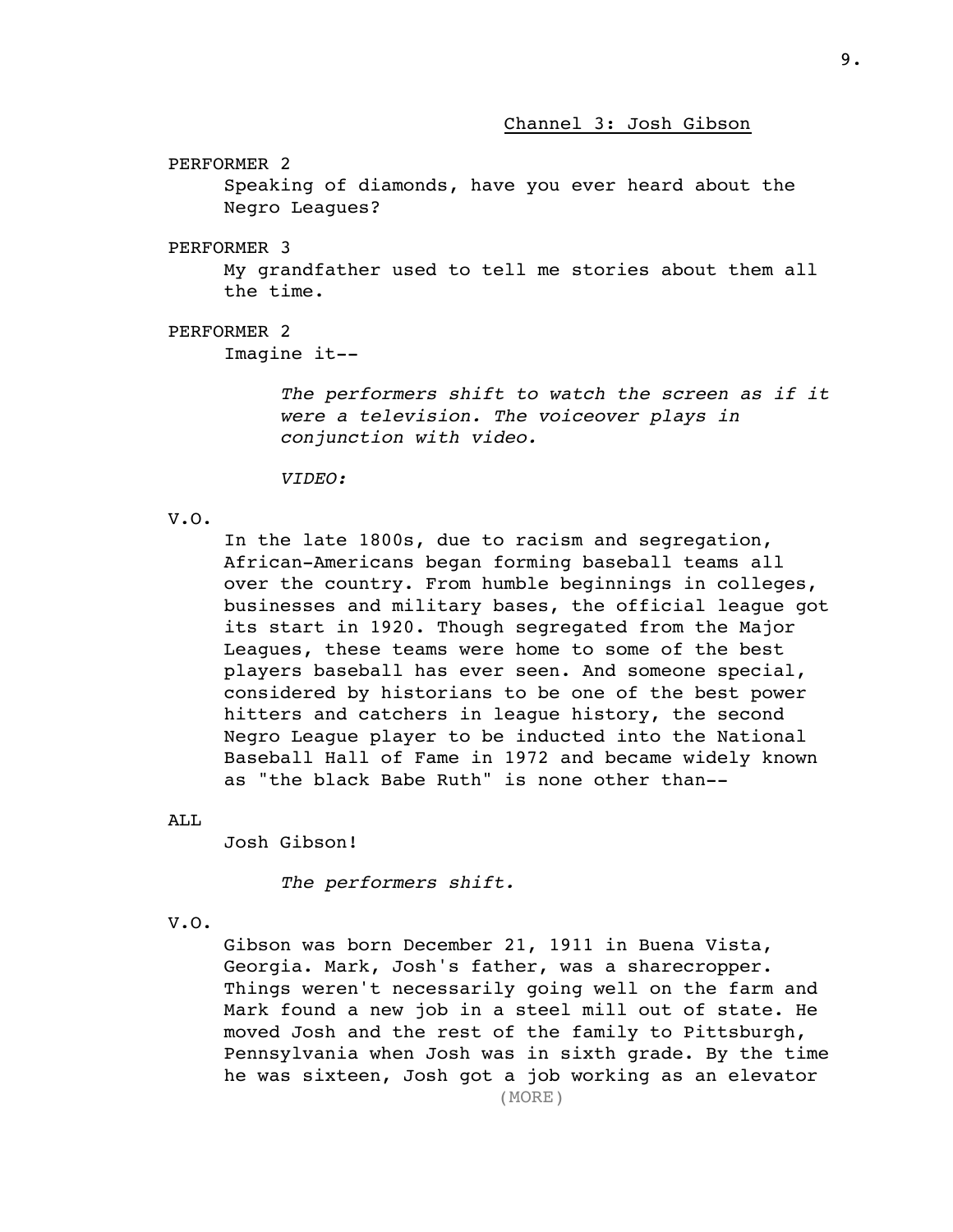```
V.O. (CONT'D)
     operator at Gimbels department store-- he was 
     currently in vocational school to became an 
     electrician. When the store formed it's own amateur 
     team he was asked to play third base. That one moment 
     changed his life forever.
PERFORMER 3
     Legend has it, in a moment of pure fate--
PERFORMER 2
     he was attending a Homestead Grays game--
PERFORMER 1
     that was Pittsburgh's professional Negro League team--
PERFORMER 2
     and Buck Ewing--
PERFORMER 3
     the catcher--
PERFORMER 2
     injures his hand midgame and--
PERFORMER 3
     get this--
V.O.
     Are ya'll done interrupting?
          Silence.
V.O.
     May I finish?
ALL
     (shyly) yeeeeeessssss.
V.O.
     Thank you. (clears throat) The team heard Josh was 
     quite the talent and asked him to stand in-- July 20, 
     1930. And the rest, my friends, is history.
```
Unfortunately, the league wasn't always able to keep as accurate records as they might've liked. Many often found themselves playing semi-pro teams due to an inconsistent game schedule so some information is (MORE)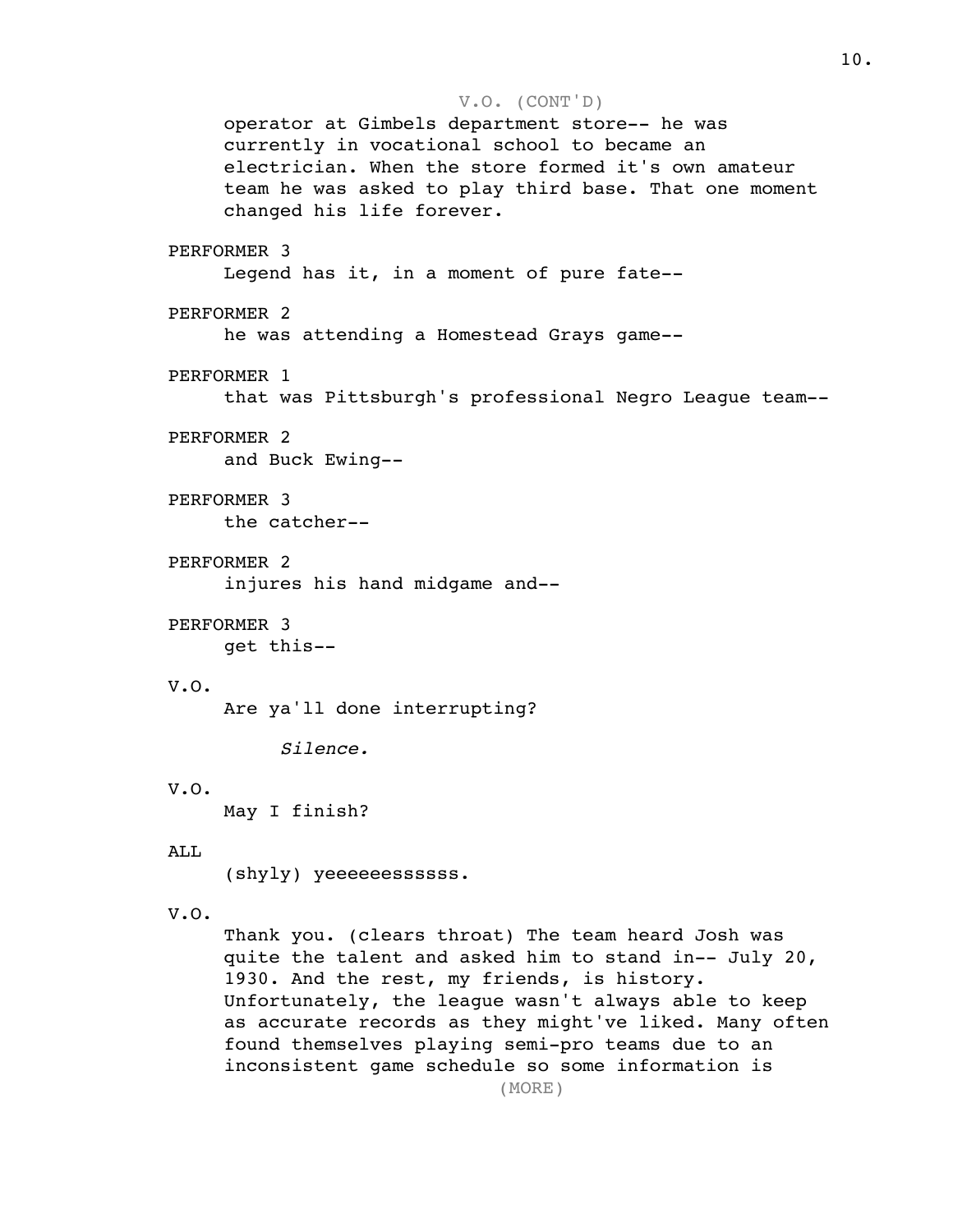### V.O. (CONT'D)

skewed a bit. But that didn't stop Gibson from becoming the second highest paid player in black baseball and is even credited with hitting a 580 foot home-run in Yankee Stadium.

Despite all of his accomplishments, Josh Gibson didn't break the racial barrier and join the Major Leagues. Luckily for us, his story has recently gotten a new life in contemporary opera co-produced by the Michigan Opera Theatre and the Pittsburgh Opera: "The Summer King". And it sounds little somethings like this:

*SONG: The Summer King in Winter*

PERFORMER 3

Gibson is one of the G.O.A.T.s!

*A beat.*

EVERYONE ELSE what.....?

PERFORMER 3 The Greatest of All Time.

EVERYONE ELSE OOOOOOOOOH!

PERFORMER 2

Don't get me started on the original G.O.A.T.: Muhammad Ali. My momma told me--

PERFORMER 3

If we have time. Wait wait wait-- what about Marian Anderson? How did she end up in front of the Lincoln Memorial?

> Channel 4: Marian Anderson Pt. II

PERFORMER 1

Though she was told by the woman behind the counter at the Philadelphia Music Academy that "we don't take (the) colored"--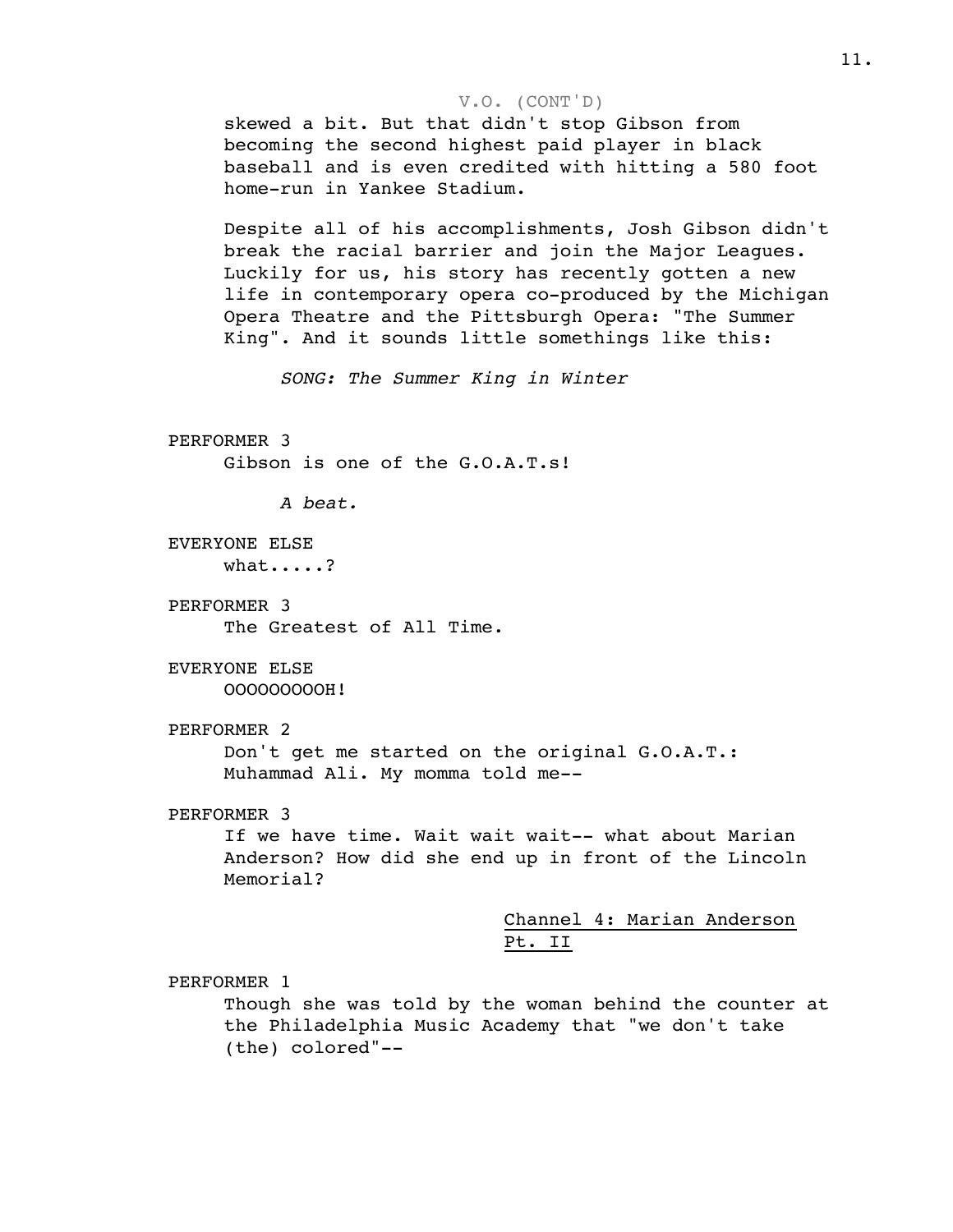## PERFORMER 2

Oh no she didn't.

## PERFORMER 1

Oh, yes she did. Despite that, Marian continued to hone her instrument with private vocal tutors. Her big break came when she entered the New York Philharmonic's singing competition and--

### AT.T.

She won first prize!--

## PERFORMER 1

-- a chance to headline her own performance in New York City! To which, she gained overwhelmingly positive reviews. She even got to perform in Carnegie Hall.

### PERFORMER 3

So, she must've become famous right after that.

## PERFORMER 1

Not exactly. Things were a bit different before the internet.

### PERFORMER 3

There was a time before the internet?!

*Everyone laughs a bit.*

### PERFORMER 2

BEFORE the internet news could only spread so quickly, let alone music. The racial climate in the U.S. didn't really help with that either. After much consideration Marian decided to go study in Europe for a number of months before making her debut there at

*A video projection begins of a map showing a plane leave from NYC to London*

Wigmore Hall in London in 1933. That moment sprang her career and launched her to:

*The video continues showing the following locations:*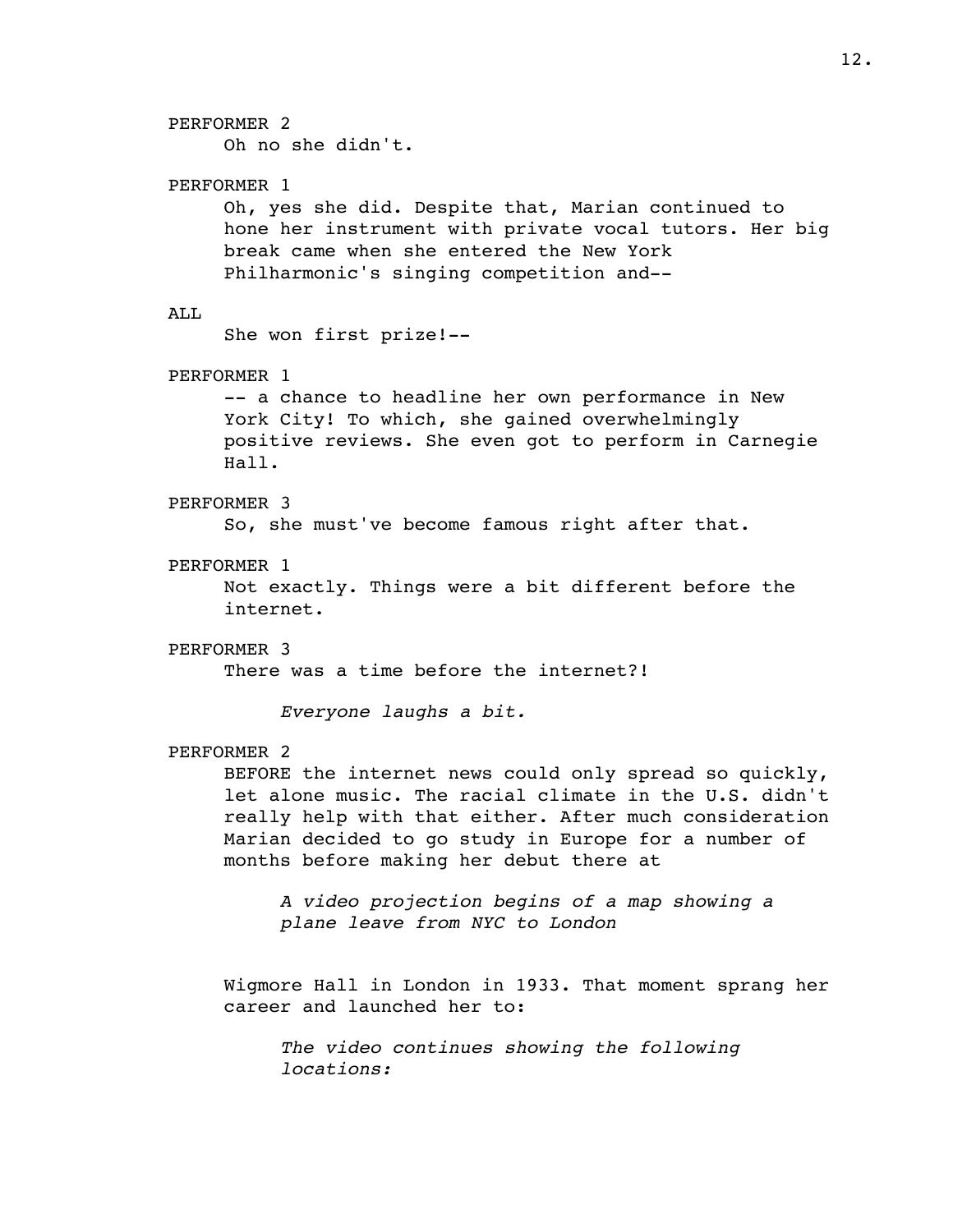### PERFORMER 1

Scandinavia where she met

## PERFORMER 3

pianist Kosti Vehanen who was from

## PERFORMER 2

Finland. He became her accompanist and vocal coach for some time. Through her tour she also met impresario

## PERFORMER 1

Sol Hurok who was from

# PERFORMER 2

Russia.

### PERFORMER 3

Hurok became her manager. Why are these people important to her story? Simple connections, acquaintances, friends, experiences from all over the world, helped shape who she was. With a bit of a push from her new manager, she returned to the states with what became an acclaimed national tour.

*SONG: Die Forelle (Schubert)*

# PERFORMER 2

So we've got Josh Gibson knocking it out in baseball and Marian Anderson singing her face off but what about women in sports?

### PERFORMER 3

I can't say we have as many women as men in the professional sports scene but you better believe the ladies are representing. Female athletes of color such as Gabby Douglass and Simone Biles--

# PERFORMER 1

The gymnists that tore it up during the 2016 Olympics--

## PERFORMER 3

to Ibtihaj Muhammad--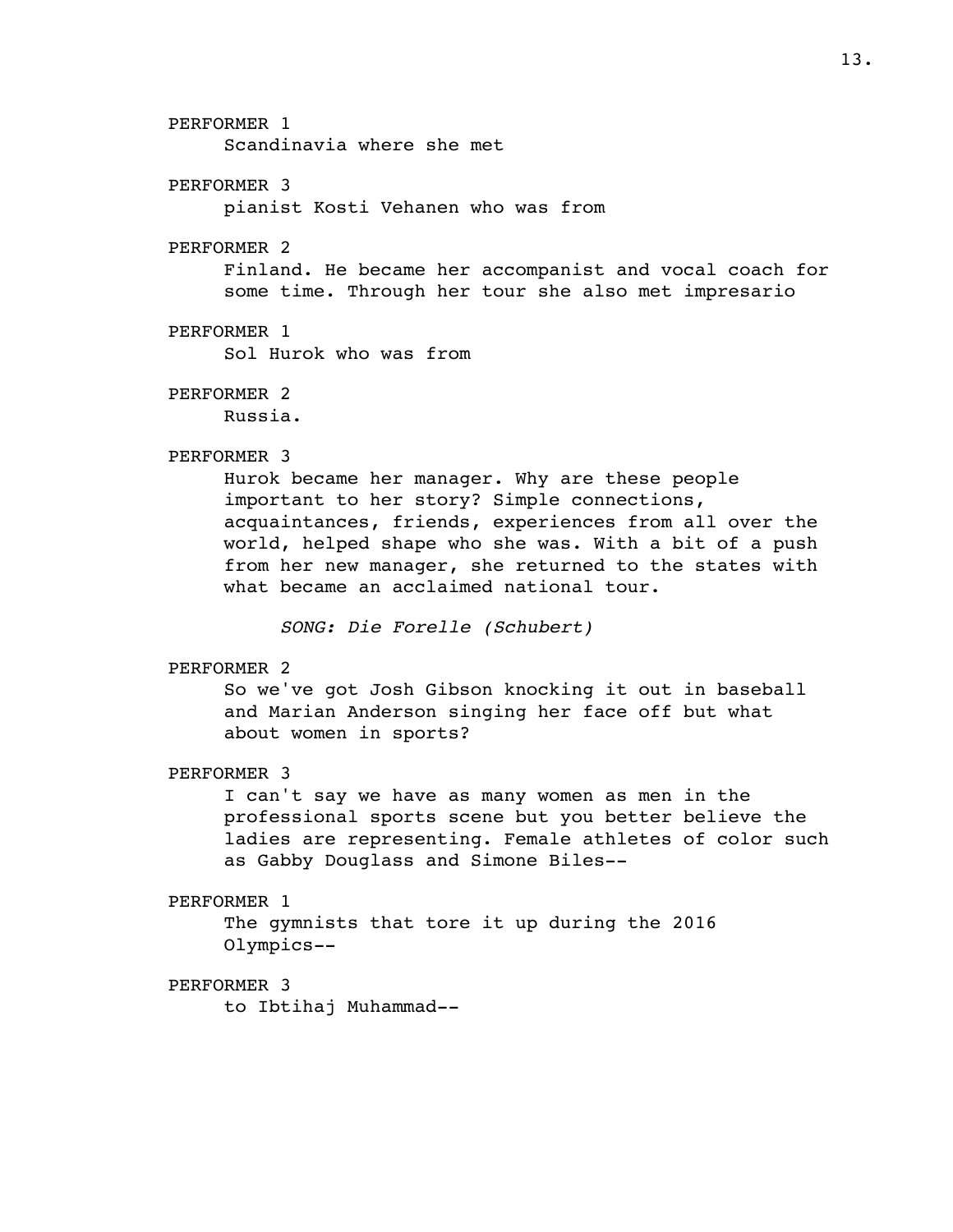14.

PERFORMER 2 OH YEAH! She rocked it in the 2016 Olympics fencing in a hijab. Mattel even created a Barbie in her likeness!

PERFORMER 3

--to the bad ah--

## ALL

SHHHH! Shut your mouth!

PERFORMER 3

What? I'm just talking about the dynamic duo Venus and Serena Williams.

*Video appears of them slamming the ball, scoring over and over again. A list of their awards and acolytes appear and fast forward.*

PERFORMER 2

One athlete who truly broke barriers, with a style all her own that caused a stir in the 1988 Olympics, where she won four gold metals and one silver, and still holds the title as fastest woman in the world is best known as Flo Jo: Florence Griffith Joyner.

Channel 5: Flo Jo

*VIDEO:*

# PERFORMER 2

While she did earn her metals some twenty years after the civil rights movement, race still played a major role in her world. Playing into the patriarchy and stereotypical, offensive ideas of what women in sports should look like, some were even shocked by her level of femininity.

PERFORMER 1

"How can she run with her nails that long"--

## PERFORMER 3

"with her hair that way"--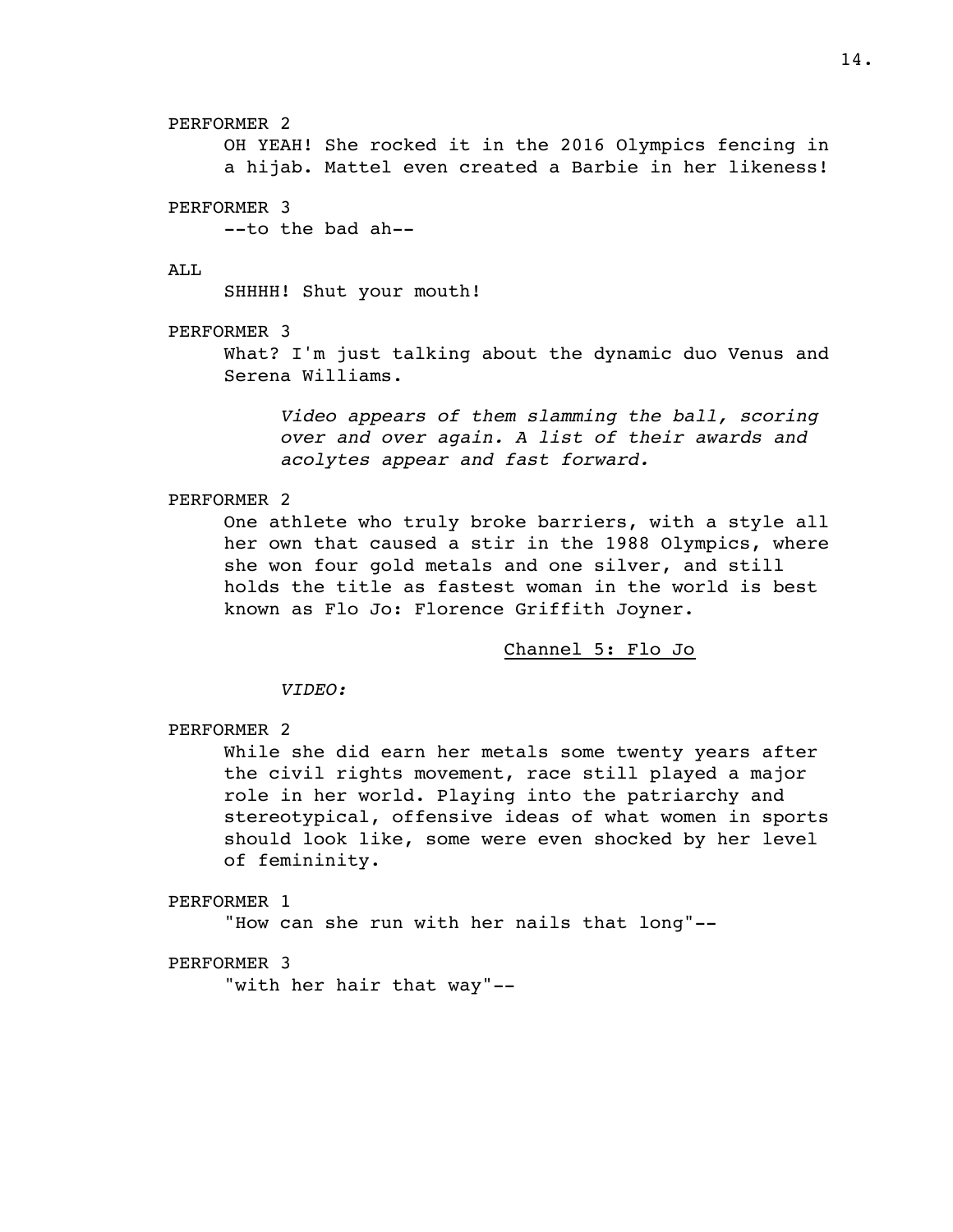# PERFORMER 1 "wearing that". PERFORMER 3 To which she politely responded: *A clip of Flo Jo plays saying: "It isn't about what you wear, it's about about what you believe you can do".* PERFORMER 2 And she must've thought highly of herself because Flo Jo moved like lightening. *Cut to clips of Joyner winning 100m and 200m.* PERFORMER 2 I told you she was fast! She ran as if she were leaving her haters in the dust. Literally. It takes a lot for a woman to not only exist but thrive in a man's world. PERFORMER 1 And yet we continue to persevere. PERFORMER 3 Okay. PERFORMER 2 On the other side of that coin was Jessie Owens. Channel 6: Jessie Owens *VIDEO: The projections fast forward when mentioned in script like a VHS.* PERFORMER 3 The seventh son of a sharecropper and grandson of a slave, he was born James Cleveland in Alabama in 1913. His family always called him J.C. PERFORMER 2 Hey J.C., did you finish your homework?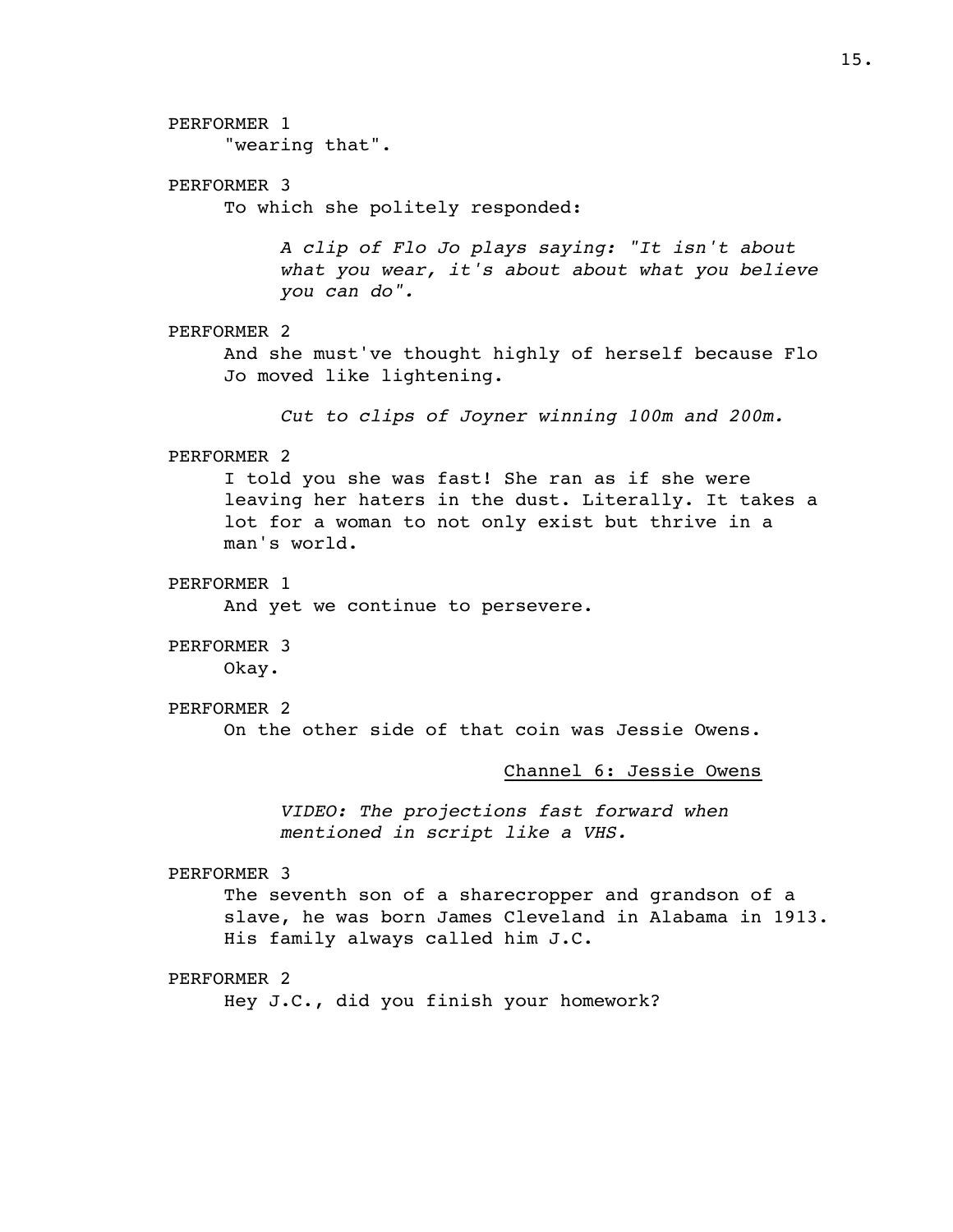```
PERFORMER 1
     If you don't get down here right this minute, J.C., 
     I'll be on my way up! Don't make me do it.
PERFORMER 2
     Sweet dreams, J.C.
PERFORMER 1
     J.C.
PERFORMER 2
     J.C.
ALL
     J.C.!
PERFORMER 3
     When he was nine the family moved to Cleveland, OH and
     on the first day of school the teacher said:
PERFORMER 2
     "Okay everyone-- stop it Sarah. Everyone-- Larry, 
     please leave Charlotte alone. Class, I'd like to-- 
     everyone please look this direction, thanks. Class. 
     Class. Class!"
          Everyone snaps to attention.
     "Class, please welcome our newest student (gives up 
     searching for their glasses, squints at paper): 
     Jessie? Yep. Jessie....yep."
ALL
     (dryly) "Hiiiiii Jessie."
PERFORMER 1
     And the name just stuck. Nothing like a new name in a 
     new place to change how you see yourself.
     Fast forward: In 1928 Jessie broke his junior high 
     school's record for the high jump, clearing 6 feet--
          A scale is shown on video.
```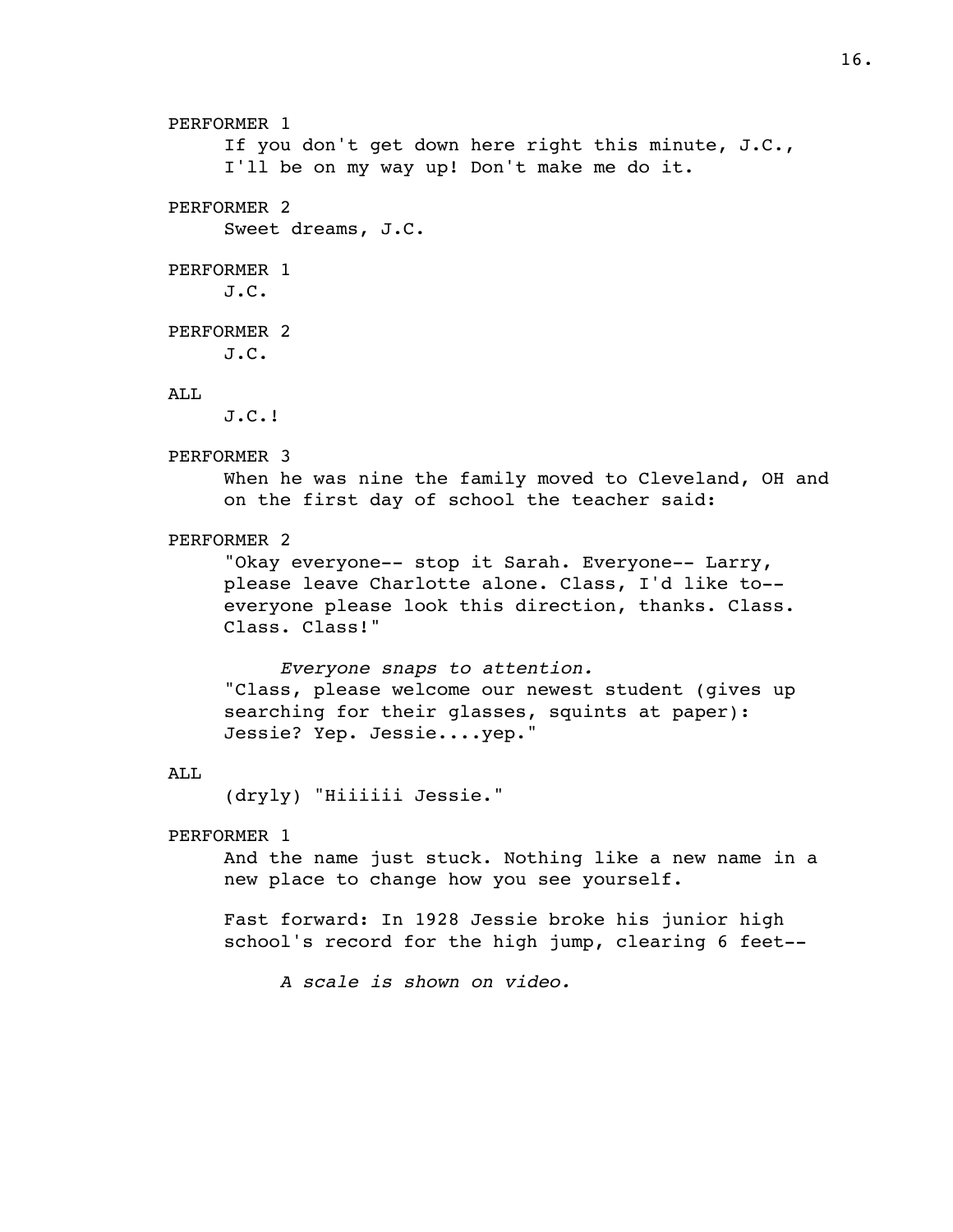PERFORMER 3 He could jump over me, y'all. In junior high. PERFORMER 1 --and almost 23 feet in the long jump. *The performers create the distance in the space. They're minds are blown.* PERFORMER 1 This was just the start. Jessie was talented, no one would deny that but it's persistence, practice and patience that really transforms someone into a true marvel. Jessie was no exception. Fast forward: he is married and, though having earned a scholarship to Ohio State University, had to work up to five jobs. At one time. PERFORMER 2 night elevator operator PERFORMER 1 just like our friend Josh Gibson. He also worked as PERFORMER 3 a waiter PERFORMER 1 pumped gas PERFORMER 2 worked in the library PERFORMER 3 and even worked as an assistant PERFORMER 1 all to take care of his family and put himself through college. Fast forward: it is 1935 and Jessie is on the cusp of the Olympics. He broke multiple records at the Big Ten Championship in Ann Arbor, MI. This year, as major shifts were taking place world wide, the Olympics took place in Germany.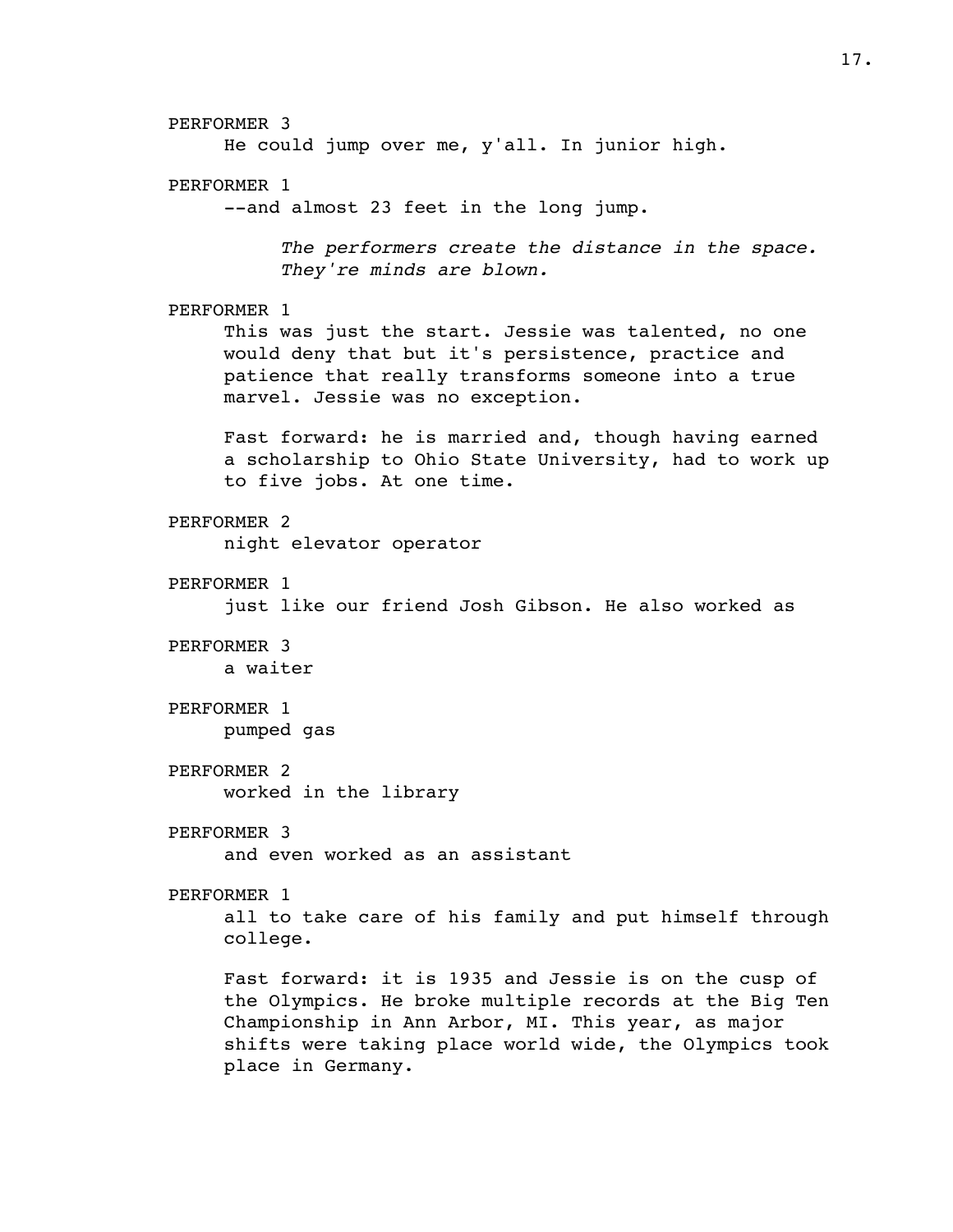*The video begins to take us on this journey as well.* PERFORMER 1 It may be a story for another day but if you know nothing else know this guy. *Hitler appears on this video.* PERFORMER 2 This guy. PERFORMER 3 This guy. ALL This guy. PERFORMER 1 This guy held the belief that whites, those of the "Aryan race", were "superior" to everyone else. It didn't matter if you were black PERFORMER 2 Brown PERFORMER 3 Asian PERFORMER 2 Gay *Beat.* ALL Jewish. *Beat.* PERFORMER 1 Any and everyone was a threat. ALL The ego.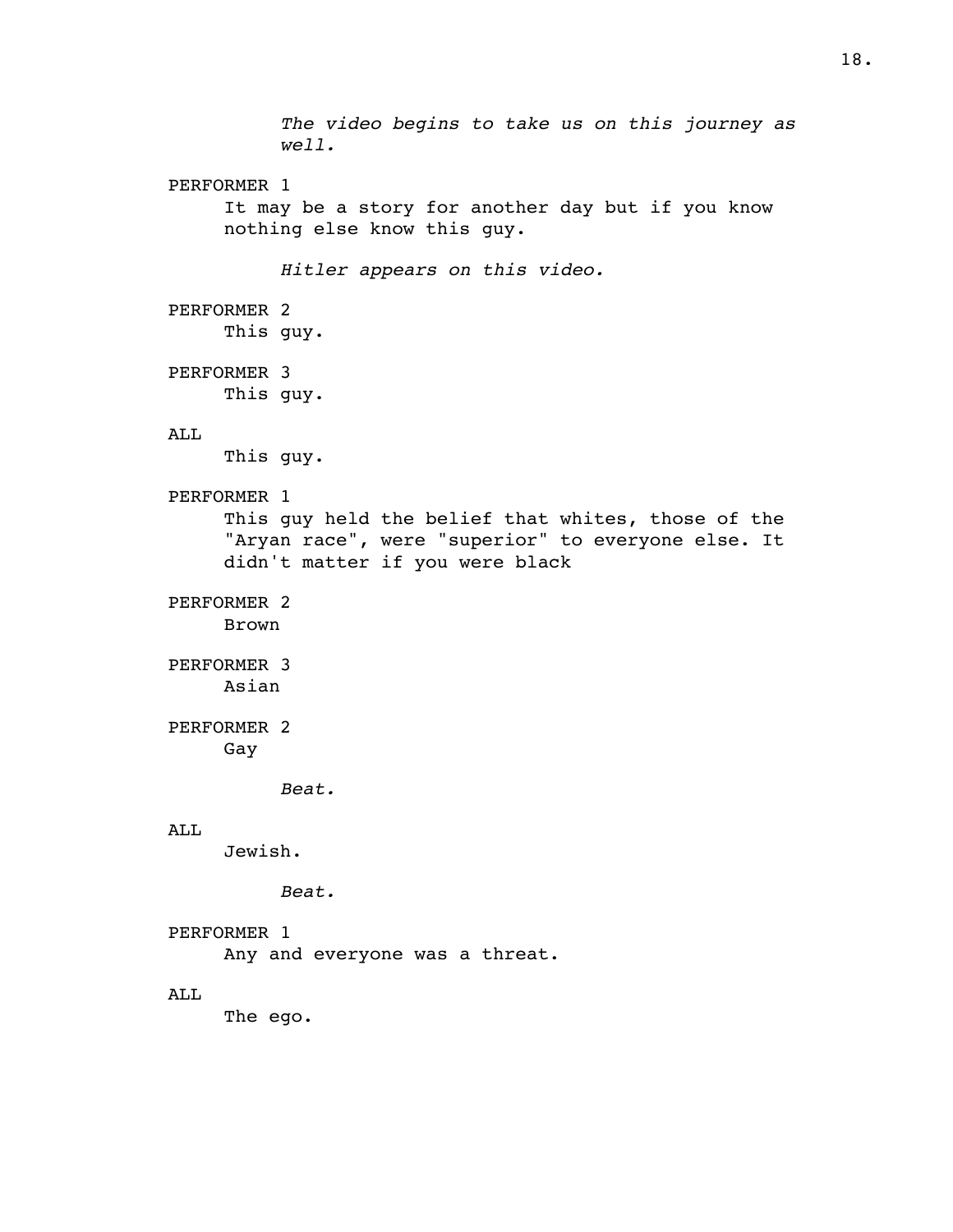PERFORMER 1

And no one stopped him.

# ALL

Fear.

PERFORMER 1

And it sounds crazy today, right?

# ALL

Right.

# PERFORMER 1

How could someone like this gain any momentum?

ALL

Ignorance

# PERFORMER 1

Ego. Fear. Ignorance. With this and a platform, this insane man amassed not only a politically appointed position of power, withdrew from the Disarmament Agreement and the League of Nations, shifted Germany to a one-party system, revoked citizenship to German Jews but he also used the press and his army to suppress critics, soon bringing about World War II and one of the largest genocides in recorded history.

# PERFORMER 2

Hitler wanted the Olympics to feature the "new Germany", barring "non-Aryans" from competing on the German teams. He wanted to showcase the power of Nazism and "white supremacy".

# PERFORMER 3

And in the face of all of this

# PERFORMER 2

And in the face of all

# ALL

In the face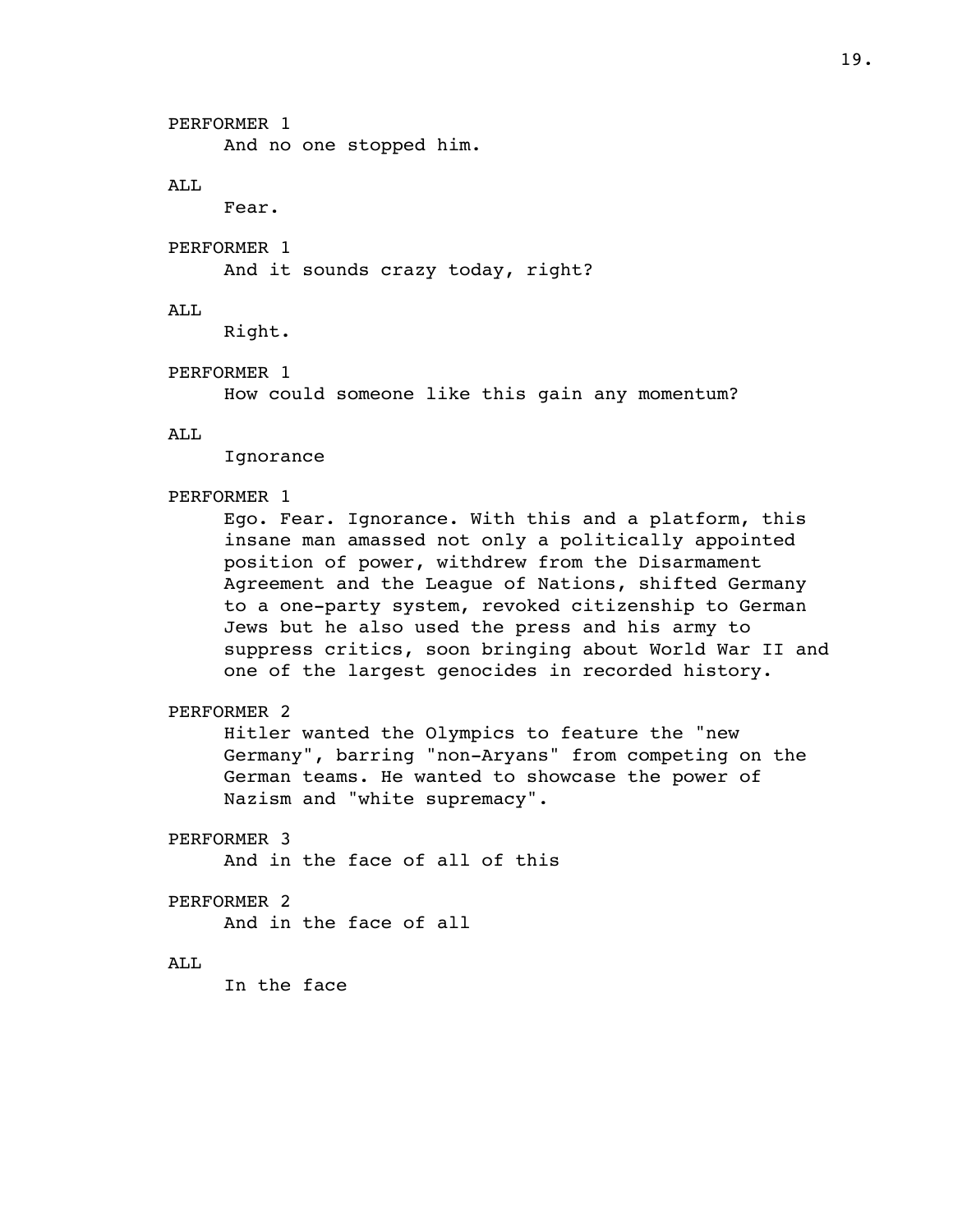PERFORMER 1 And in the face of Hitler himself, Jessie did the unthinkable: *Video shows Jesse during the games?.* PERFORMER 1 He became the first American track & field athlete to win four gold medals in a single Olympiad. Don't come for anybody because of their background. Everyone is capable of greatness. PERFORMER 2 Booyaaaah!!! In yo face, Hitler! *They dab. [but not fareal because the kids didn't like it.]*

> Channel 7: George Shirley in the House!

*A Skype jingle snap the performers into the next channel.*

*A small state of confusion.*

PERFORMER 3

Ah! I almost forgot. I arranged a video interview with a living legend: George Shirley.

PERFORMER 2

He was Detroit's first black high school music teacher

PERFORMER 3

the first African-American member of the U.S. Army Chorus

PERFORMER 1

the first black tenor to win the Metropolitan Opera Auditions

PERFORMER 2

and the first African-American tenor to sing under contract at the Metropolitan Opera.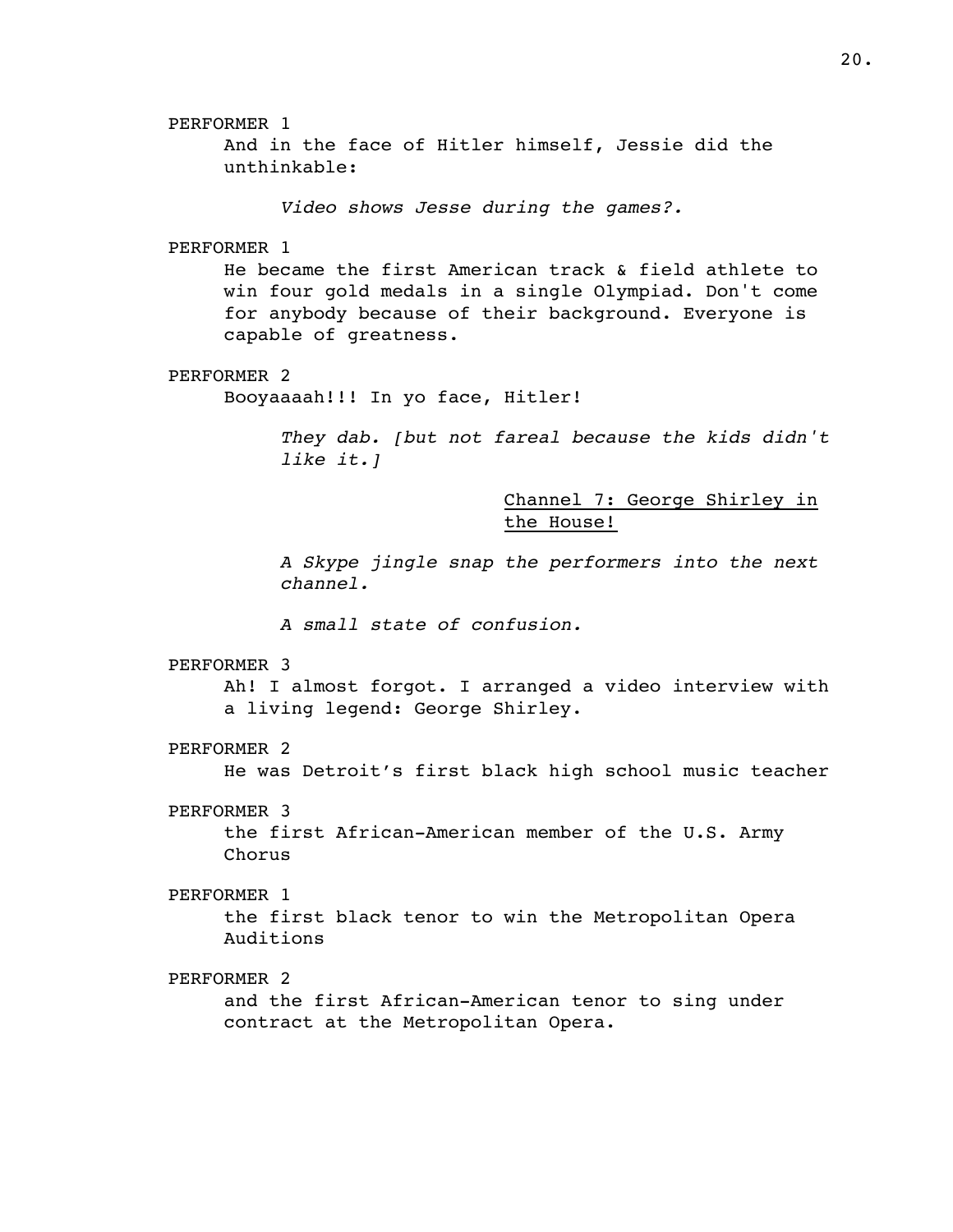### PERFORMER 1

George Shirley has appeared in over eighty operas all over the world. Today, he is on the music faculty at the University of Michigan and holds the title of Joseph Edgar Maddy Distinguished University Emeritus Professor of Voice."

*George appears on screen.*

*We work in a way for the performers to interact with the video and viceversa ala Jurassic Park and then the interview begins. The text can be written for the interviewee post-interviewfootage.*

*After interview:*

### PERFORMER 3

We are so fortunate to have had you speak with us today. Thank you! Let's give George Shirley a round of applause. Bye George!

ALL

Bye George!

### Channel 8: Florence Price

*Symphony No. 1 in E Minor is gently heard at first. The performers are instantly transported to the next channel. That place may feel differently for each of them but either way they are there. As the music becomes louder, sequential movement begins to emerge. Tableus, shadow work against the the screen using the table.*

*As the voice-over and video begin, the music gains a bit in volume. The text should start at a normal pace and speed up a bit until it gets to the last lines. It ebbs and flows.*

### V.O.

the waves pull Us under

or

maybe it is Us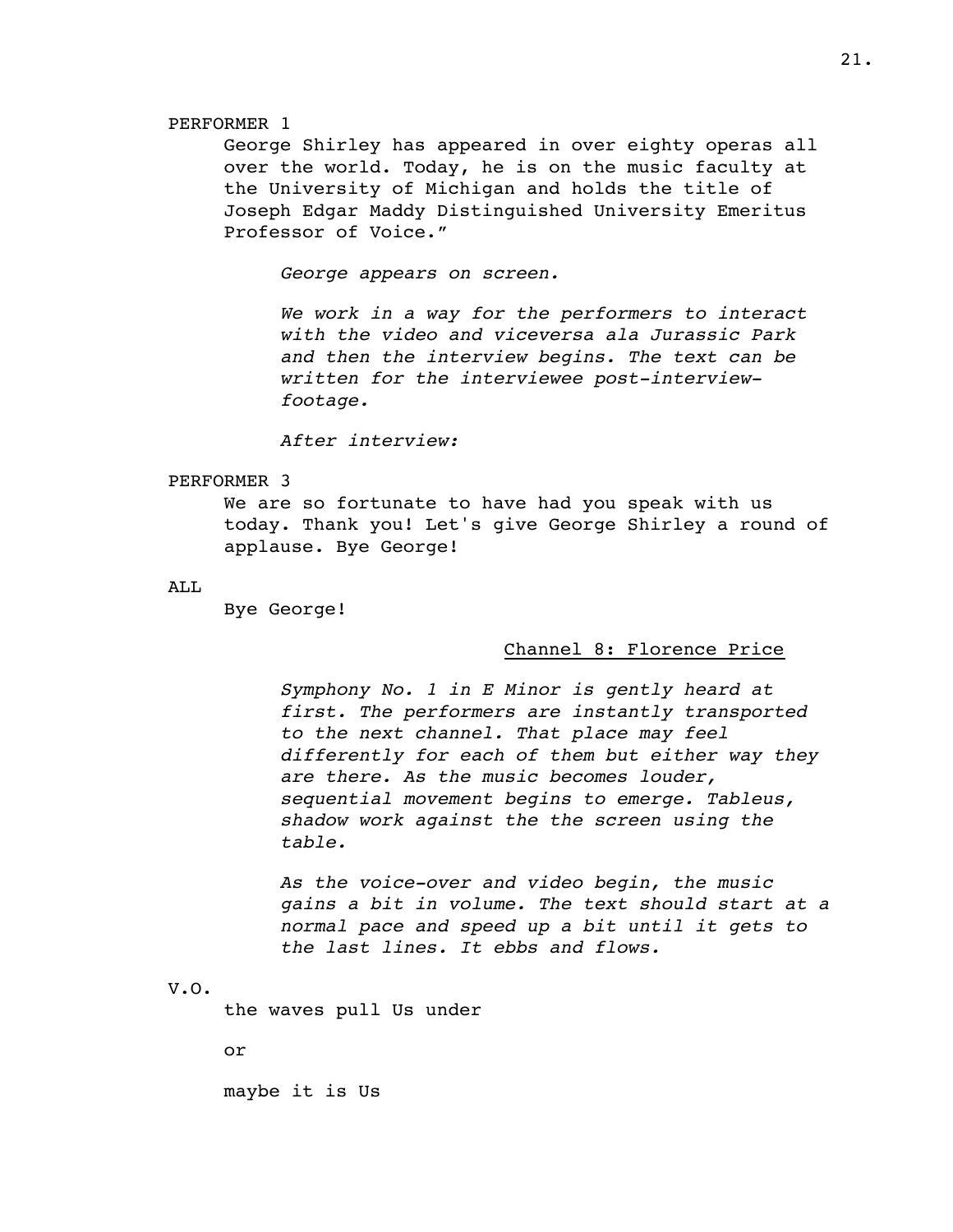who are diving into the depths.

We

are

here.

twisting and turning.

boughs and bodies break on con-quested shores.

the rising

writhing wiggling of

witnessing

our

own

existence

and yet

We

can never

choose

fear.

Symphony No. 1 in E Minor. it's composer is Florence Beautrice Price. A brilliant woman, born biracial in Little Rock, Arkansas April 9, 1887. Though it was surely difficult if not outright dangerous for others in her situation, her family was well respected in their community.

Her mother, also named Florence, was a music teacher and deeply influenced her at an early age. Music was in her soul. age 4: first piano recital. age 11: first published composition. age 14: graduated high school at the top of her class and enrolls in the New England Conservatory of Music with a major in piano and organ.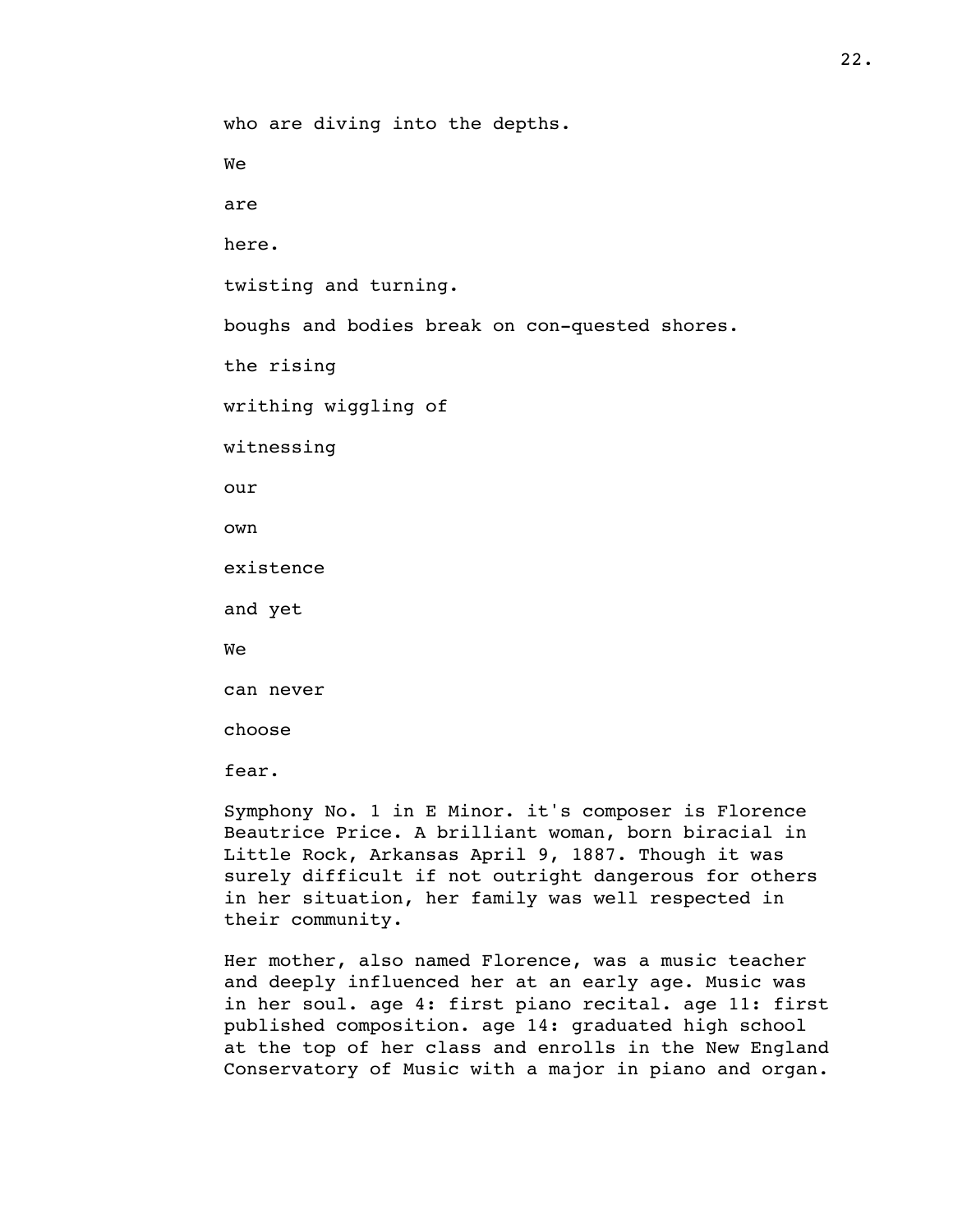To avoid prejudice, however, she pretended to be Mexican. Florence graduated with honors in 1906.

She moved around a bit. Teaching in Arkansas before moving to Atlanta, landing the gig as head of the music department at Clark Atlanta University. She got married and moved back to Little Rock. Florence was building a career and home for her family until racism reared its ugly head. A lot of racially charged events happened in Little Rock but a local lynching prompted her to move to Chicago in 1927.

For some time she blossomed, studied all of the city. Sadly, her and her husband divorced. Now a single mother to two children, Florence moved in with a student and friend, Margaret Bonds. Margaret was a pianist and composer as well.

Why bother to bring that up at all? Florence surrounded herself with creative people, those who she connected most with. Who else did Florence befriend around this time? Langston Hughes and Marian Anderson! They lifted each other up, like a wayward ship at sea.

Florence and Margaret both earned national recognition when they entered compositions into the Wanamaker Foundation Awards. Florence won first prize with that hauntingly beautiful tune, Symphony No. 1 in E Minor. The Chicago Symphony Orchestra premiered the symphony on June 15, 1933-- making her the first black woman to have a piece played by a major orchestra.

Music has the power to transport us somewhere. Somewhere else. Somewhere safe. Just let it take you away.

*SONG: Excerpt from Four Encore Pieces for Baritone*

### PERFORMER 1

You see, a movement was coming into focus.

# PERFORMER 2

It started long before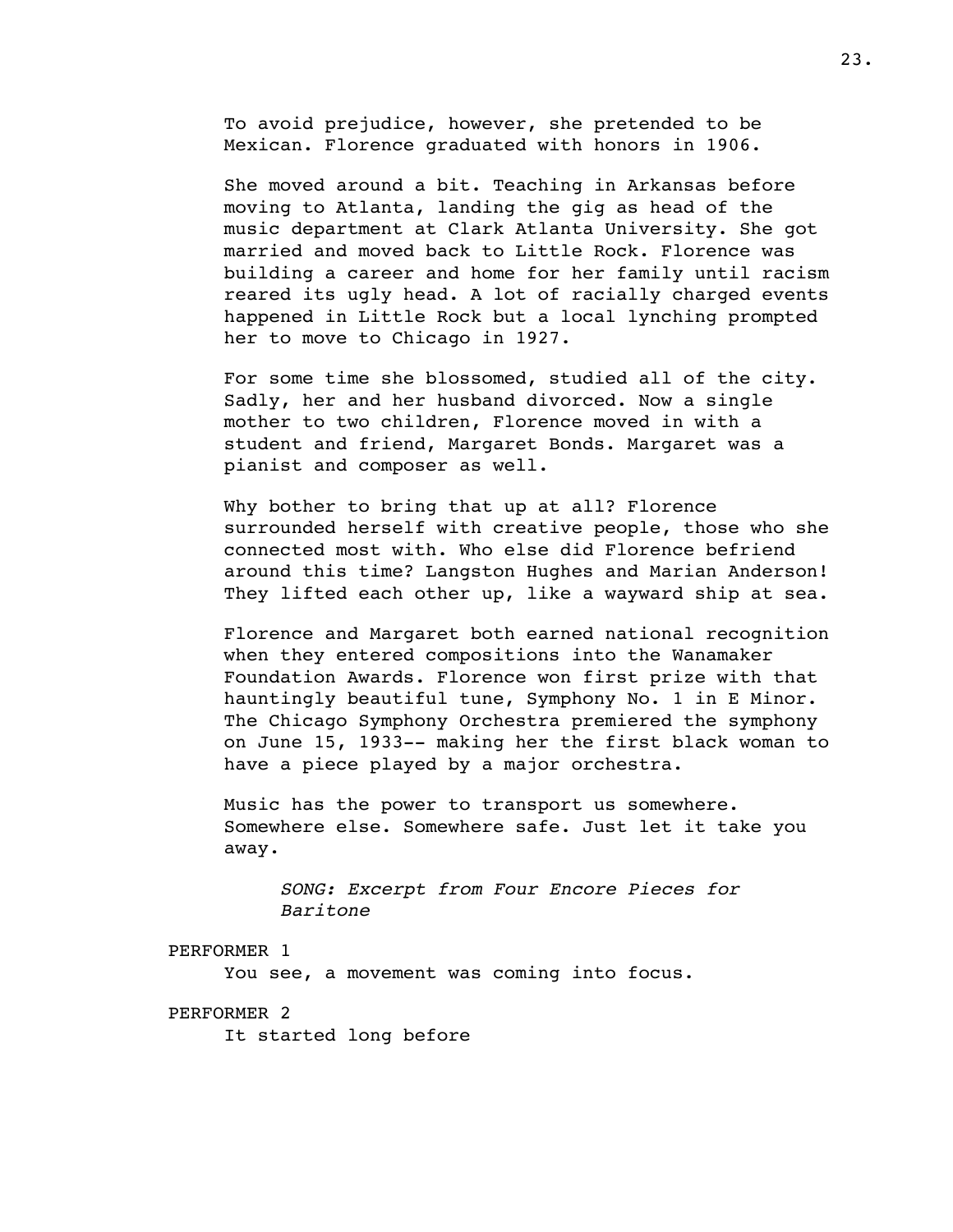```
PERFORMER 1
     We think
PERFORMER 3
     No one really knows who started it.
PERFORMER 1
     We know
PERFORMER 2
     We don't know how it'll end
PERFORMER 1
     But we are
PERFORMER 2
     we are
PERFORMER 3
     we are
ALL
     Hopeful.
PERFORMER 1
     And that's something.
                               Channel 9: Marian Anderson 
                               Pt. III
PERFORMER 3
     Florence Price was friends with Langston Hughes and 
     Marian Anderson. WHUUUUT?! Can I be friends with 
     Beyoncé and Michelle Obama already?! PLEASE?!
PERFORMER 2
     Let's stay on task. So, what happened next with Marian
```
Anderson?

PERFORMER 1

Well, she went back to the states. Across Europe, she had a massive following. People couldn't help but be drawn to the woman who was said to have had a voice "heard once in a hundred years". America, however was--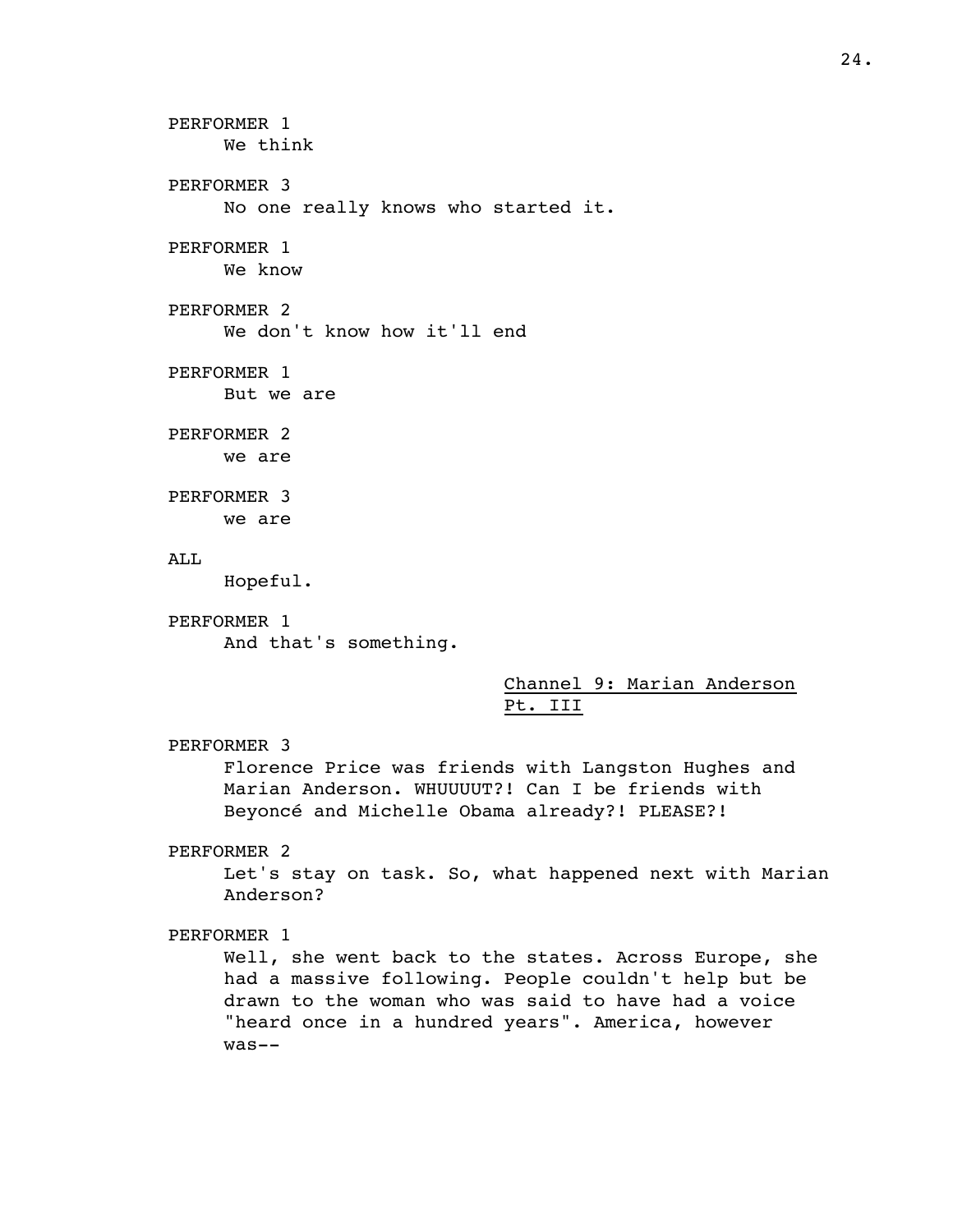PERFORMER 2  $is--$ PERFORMER 1 hung up on the idea of race and she wasn't allowed to stay at certain hotels or eat at certain places. When she had nowhere else to stay, guess who took her in..... AT.T. EINSTEIN! PERFORMER 1 Albert Einstein not only thought highly of Marian professionally but he even hosted her in his own home. They remained friends until his death in 1955. In 1939, Marian was denied the opportunity to perform at Constitution Hall in D.C. by the Daughters of the American Revolution. The school board even banned this international star from performing in a high school auditorium. ALL Segregation. PERFORMER 1 That's when the NAACP, PERFORMER 2 the National Association for the Advancement of Colored People, PERFORMER 3 along with half a dozen other organizations PERFORMER 1 amassed signatures in the form of petitions and protested the department of education at large, thousands of members resigned from the DAR, including the First Lady of the United States: ALL Eleanor Roosevelt.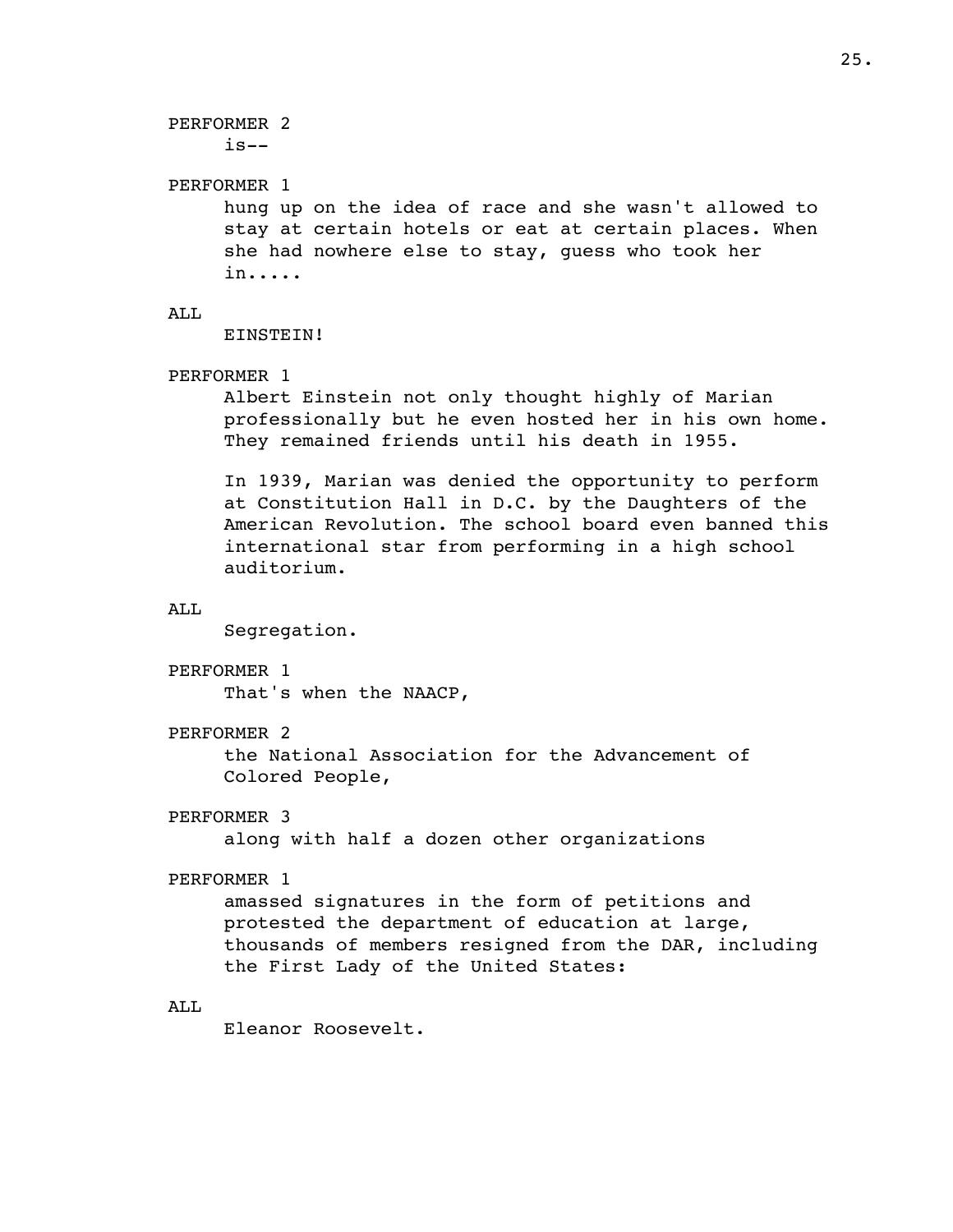PERFORMER 1

Stating:

# PERFORMER 2

"I am in complete disagreement with the attitude taken in refusing Constitution Hall to a great artist ... You had an opportunity to lead in an enlightened way and it seems to me that your organization has failed."

## PERFORMER 3

So what happened?

## PERFORMER 1

The First Lady persuaded the President to arrange, through a series of discussions, a performance on the steps of the Lincoln Memorial for April 9, 1939-- Easter Sunday.

*The performers move into position while the featured singer takes the stage.*

*SONG: My Country 'Tis of Thee (with video); Ave Maria*

*The projection overlays on the singer. They begin to lip sync Marian Anderson. The audio fades as the singer joins her live. Almost a duet. It is as if the energy is passed down to the singer through to this very moment. Maybe we even update the song a bit or have a beat of freedom. Everyone applauds and cross back.*

### PERFORMER 1

You see, every moment, every struggle,

### PERFORMER 2

every triumph and failure, laugh and tear, birth and death,

### PERFORMER 3

every story -- mine, theirs and yours.

### PERFORMER 1

are importsnt and led us to this very moment.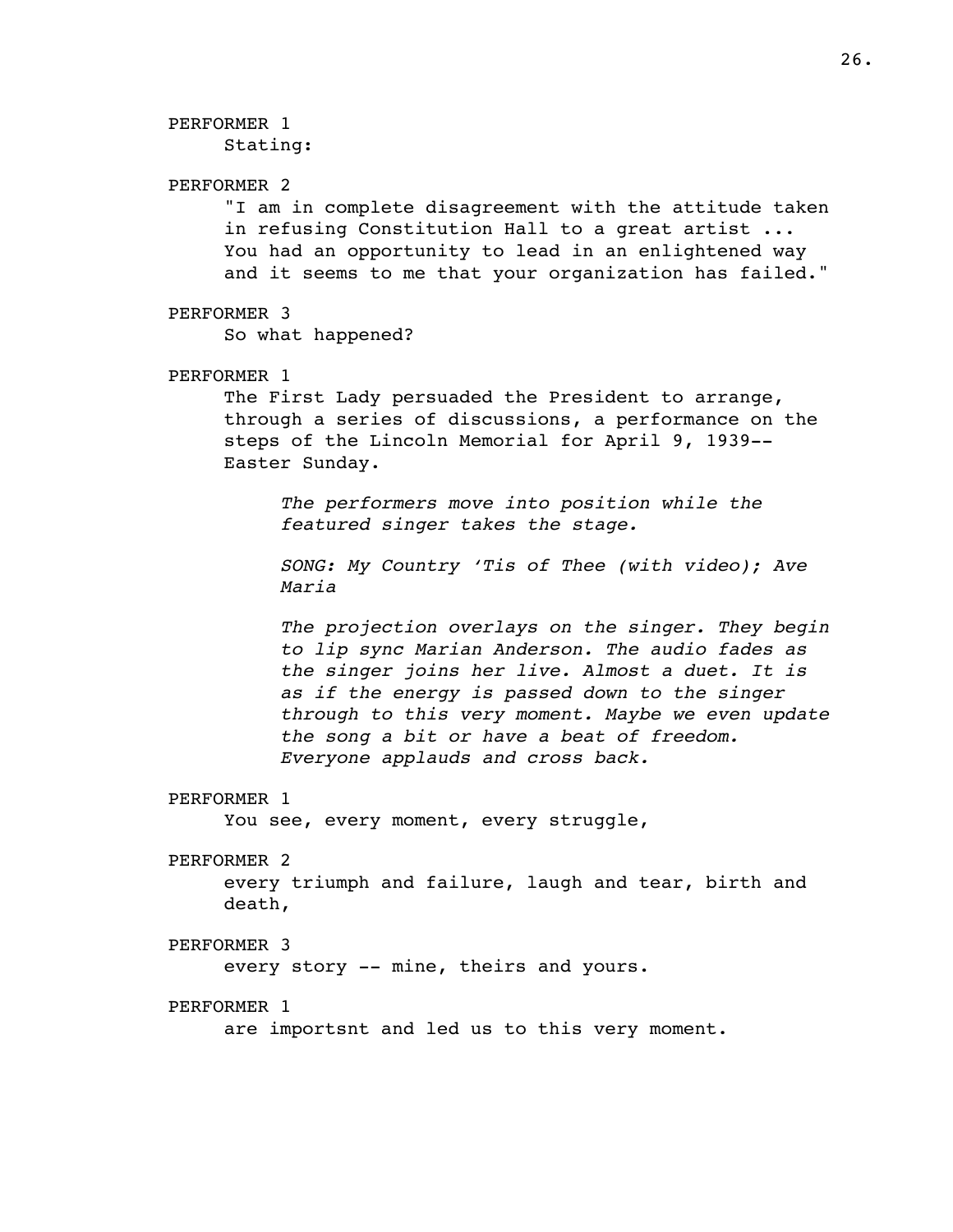PERFORMER 2 Our stories.

PERFORMER 3 Our lives.

# AT.T.

Intertwined.

PERFORMER 1 This isn't something to be ignored or rushed though. The importance. Of this. moment.

*Breath.*

# Channel 10: We, Too, Sing America

PERFORMER 1 Well, that seems to be all the time we have for today.

PERFORMER 2

We hope you can join us again.

#### PERFORMER 3

And we hope you learned a ton along the way. I don't know about y'all but all of these stories make me feel like we can do anything we put our minds to.

### ALL

Because we can.

# PERFORMER 3

And so can you.

*Sounds of channels changing, clips of news, sports, reality t.v., cartoons increasingly until it abruptly freezes them. Right away they snap into position on their line.*

## PERFORMER 1

We bid you adieu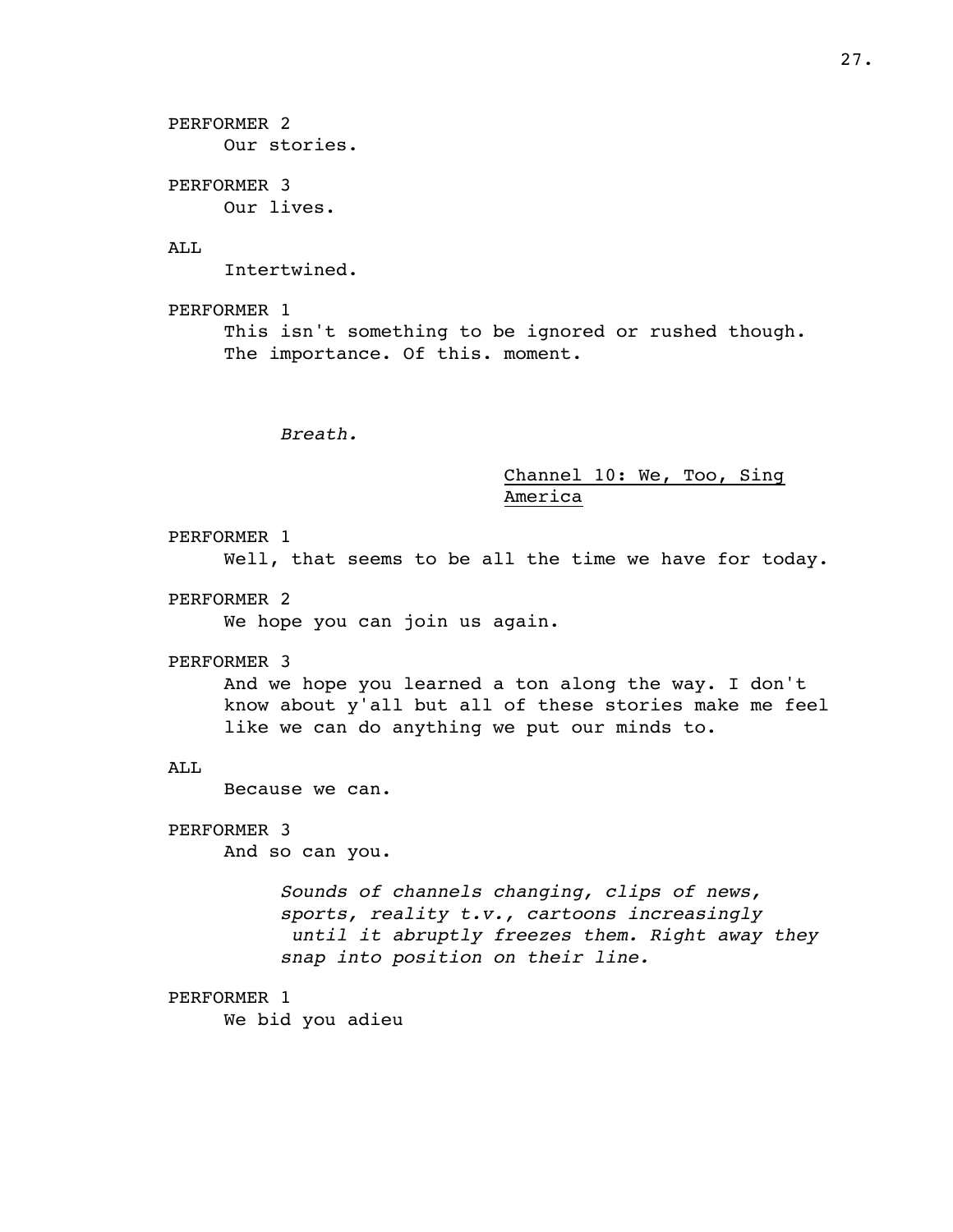PERFORMER 2 We bid you PERFORMER 3 We PERFORMER 2 You PERFORMER 3 Adieu. And we thank you for being here PERFORMER 1 For a matter of great importance PERFORMER 2 a matter of great importance PERFORMER 3 of great importance ALL *I, Too, Sing America* PERFORMER 2 I sing PERFORMER 3 You sing PERFORMER 1 We all sing. *The performers sing in a beauteous a capella harmony.* PERFORMER 1 The United States of America PERFORMER 2 The land of the free and the home of the brave PERFORMER 3 The land where we like to sweep things under the rug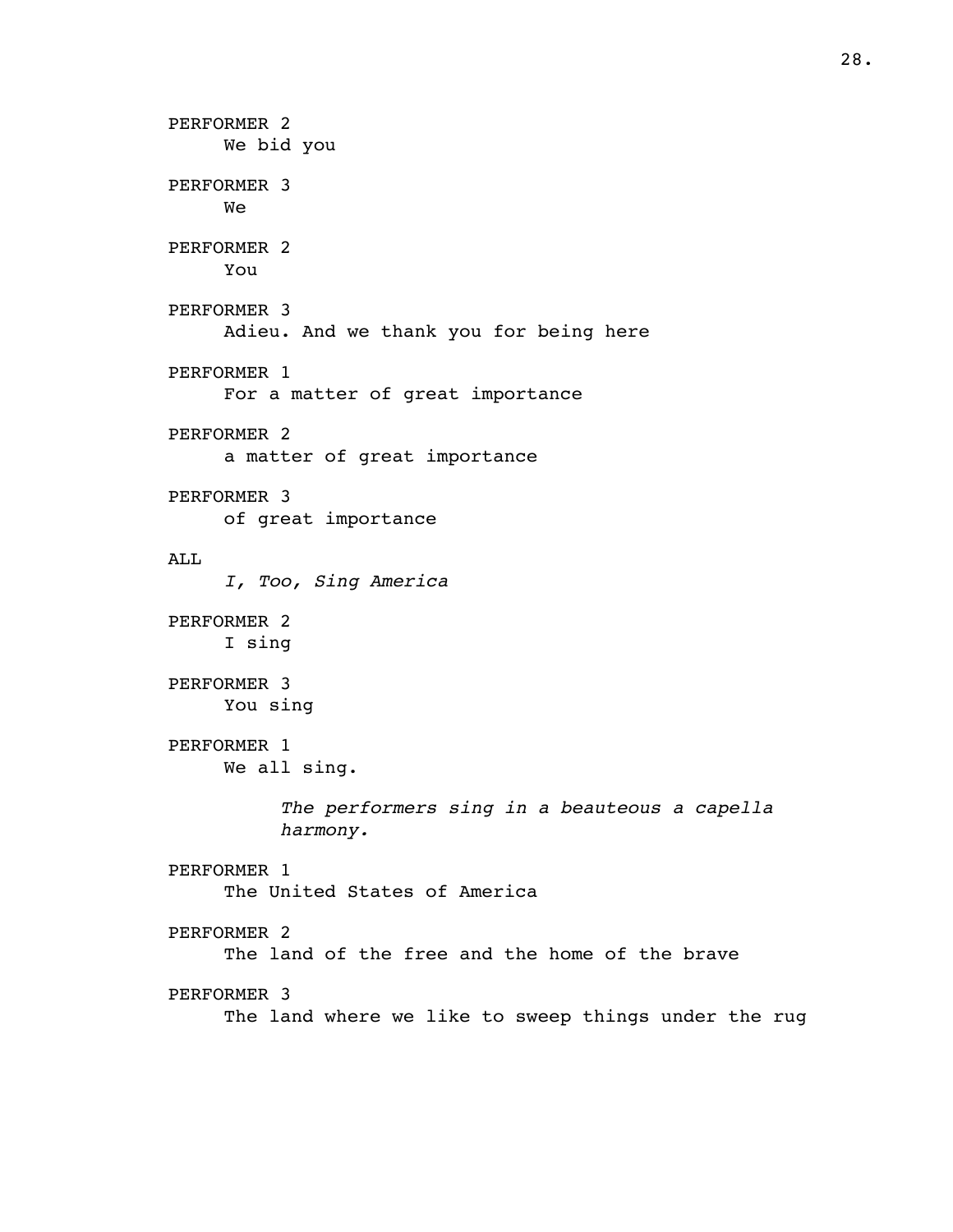PERFORMER 1 Where history is sometimes PERFORMER 2 Omitted PERFORMER 1 Sometimes PERFORMER 3 Rewritten PERFORMER 1 Sometimes PERFORMER 2 "Revisionist". PERFORMER 1 Sometimes. But we are here to speak the truth-- PERFORMER 2 The truth of those who lived PERFORMER 3 how they lived PERFORMER 1 what they lived for PERFORMER 2 how they were perceived PERFORMER 3 how they are remembered PERFORMER 1 their truth PERFORMER 2 their history PERFORMER 3 in their own words.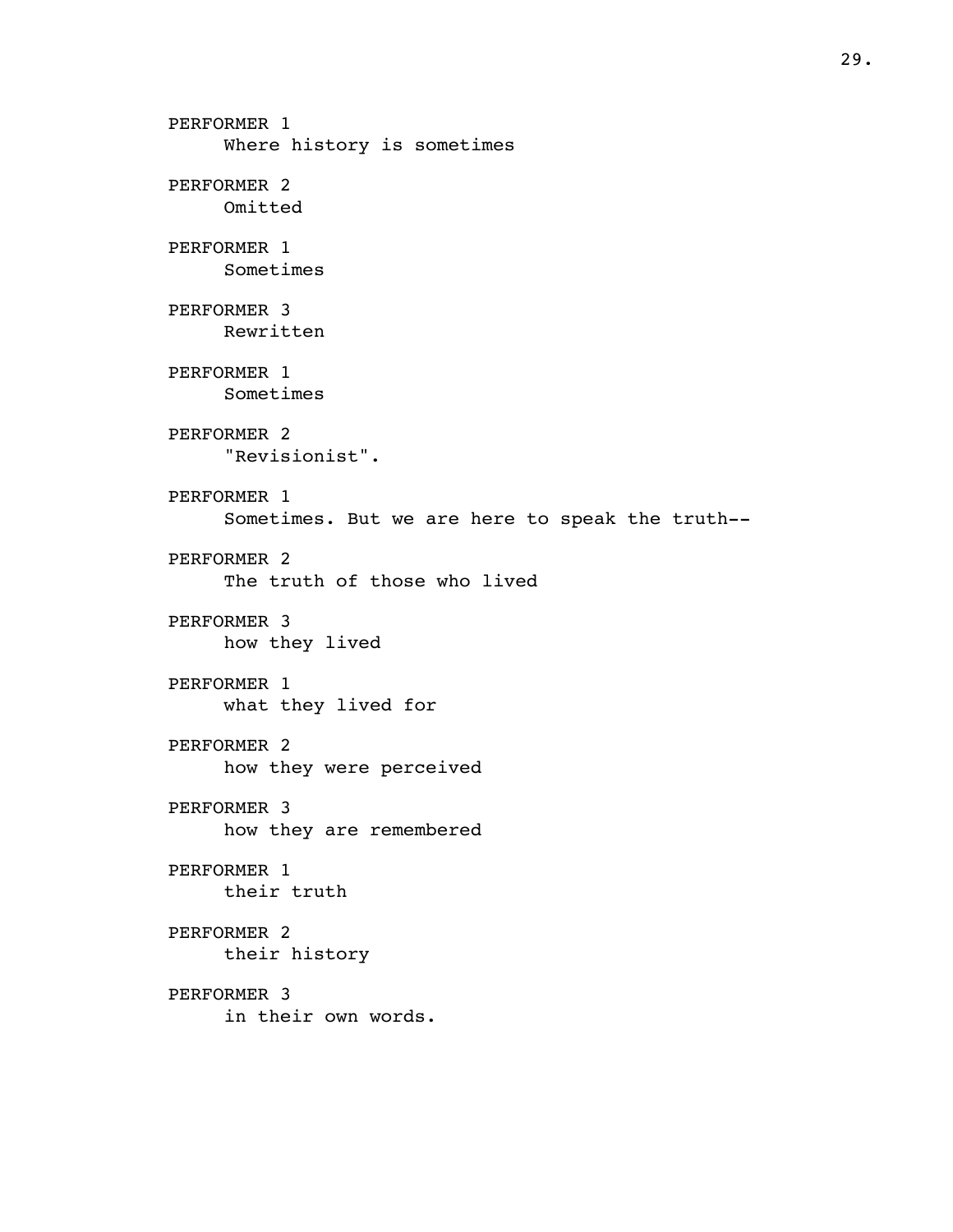ALL

Let's make a difference, shall we?

*Performers maybe start the piece, jessica joins as a solo and they join together for certain moments while movement happens.*

*We, Too, Sing America: v*oice-over and poem by jessica Care moore

### JCM

With the flag at half mast What will we stand for in this hour? What honor left in this land of the Free ? How do we matter, and who's listening to our voices. Maya Angelou's Caged Bird on repeat This morning. Some of us didn't just wake up Some of us knew that our ancestors built the railroads. The blood- salt of These crystal mines, and the concrete poured Into these streets. How we will explain to our children This was America. 50 years after riots burnt down our cities Who will speak for the unborn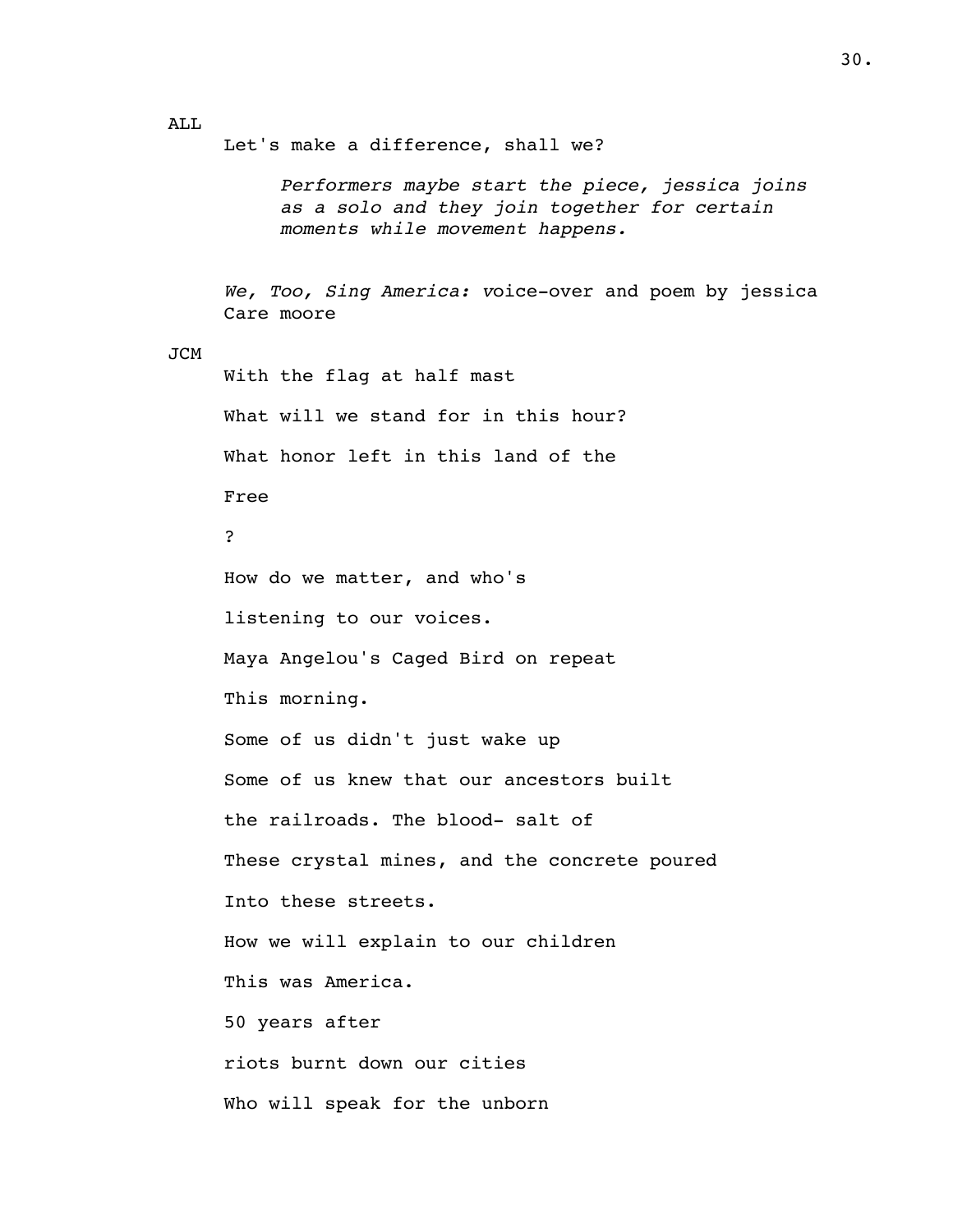The new women in black the me too Whistles blowing the truth Inside a bitter cold. We, moving The globe, turning history on its axis. Indigo as the Atlantic Sun kissing the politics of the day How will we survive this dialog Of walls, travel bans, religious and class divisions & tales of Two million cities and not enough Food for our children ? Who's hands will claim the victory

Who will touch the wet graffiti bricks Skyscrapers replacing the pyramids There is honor in hard work There is no honor in blind patriotism Jesse Owens was an eagle And our eyes are still on a sparrow, Waiting for our stories to land on On a ring of giant uprooted trees. Some of Billie Holiday's strange fruit never ripened Never able to grow into manhood Emmett Till was a boy, a poplar tree flower, and so was Tamir Rice and Michael Brown.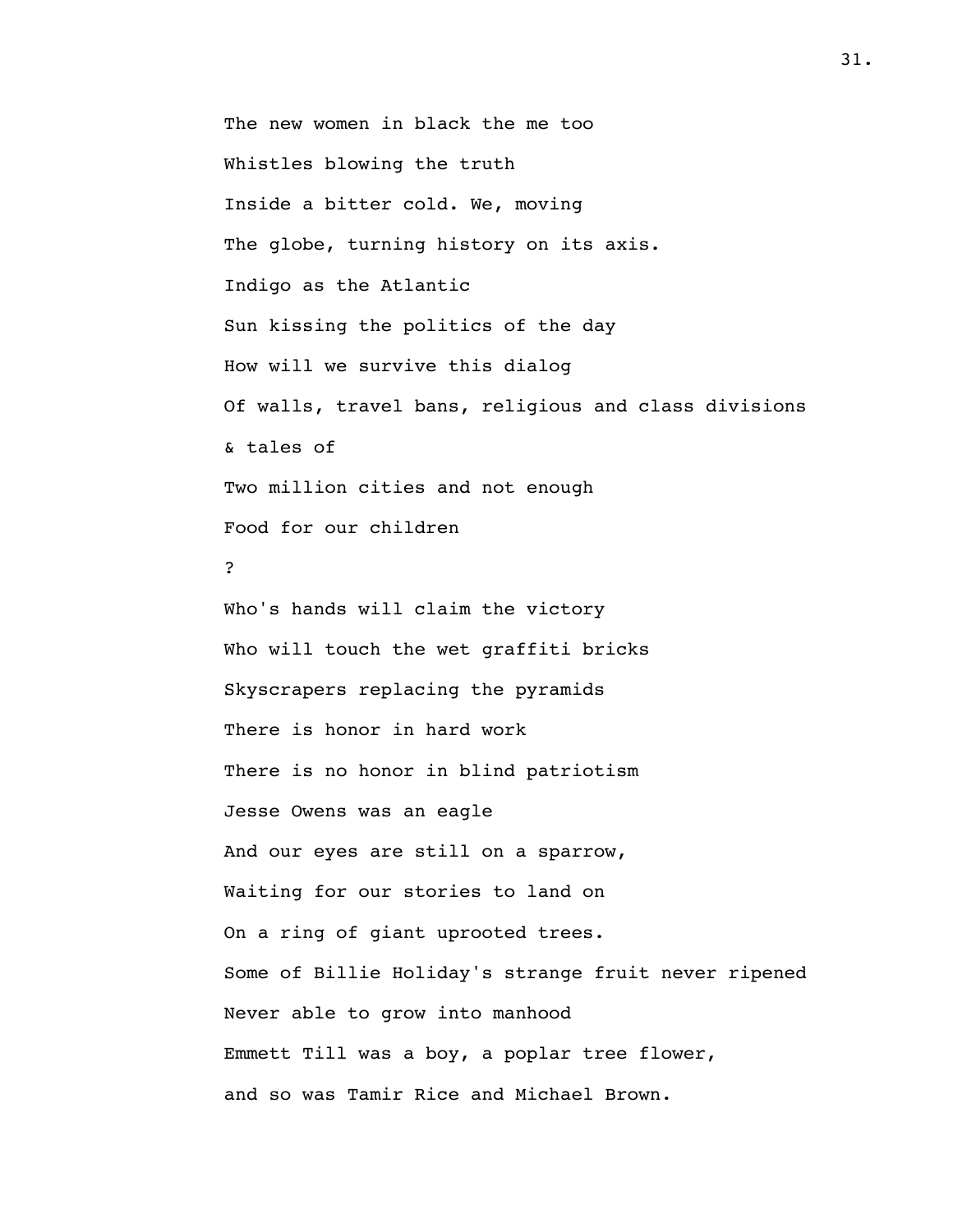Josephine Baker was a Phoenix , an empress forced to use back doors Of rich bloated theater houses of indifference Colors are necessary The gold fist of Tommie Smith in the 1968 olympics blues is the color of a Nina Simone Song. The resistance pitch of our collective pain A John Coltrane blue train, A Lee Morgan holy ghost Trumpet Miles Davis Electric Red Black is the color of my true loves hair The frontline women of names we will never know The ones we must remember. Rosa, Coretta. Fannie. Sojourner. Betty. Harriet. Ida B.Wells. The voices of the men who will never come home from war The wars that plague our own neighborhoods The sound of a water hose, a weapon against a body Of people. The sound of silence swept under an audience Swept under our children Forgotten in the history books. Who else but you to find them To resurrect their stories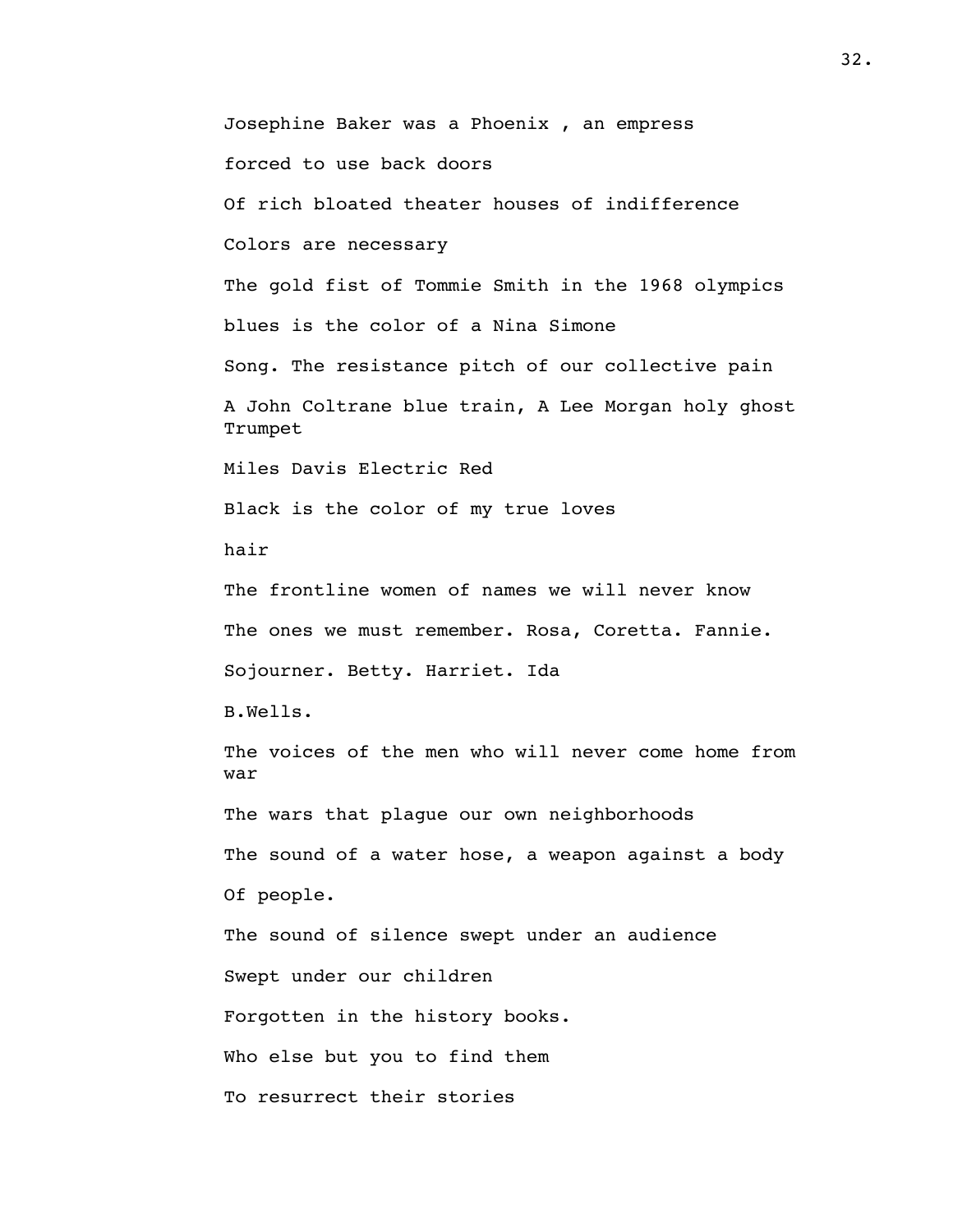The same revolutionary

way Alice Walker came for Zora Neale Hurston We must not be afraid to dig deep for equality Our planet should be a welcome center for humanity a 24 hour shelter for our homeless Everyone deserves a peaceful place to sleep, to dream aloud, To imagine their future. I am young, but my bones remember everything We are the ancestors blink in the eye of future storms We examine this moment and know we must do more This land is my land This land is your land We are the buffalo and the black elk We are the baton holders The bended knee risk takers Who raced across racial barriers Who climbed up flag poles And tore down confederate statues This is current news. We walk with the tenacity of Thurgood Marshall & the awesome poetic wonder of Ali We, taking back our time, with Maxine. Butterflies bursting from a cocoon of possibility We, too, speak of freedom in the 21st century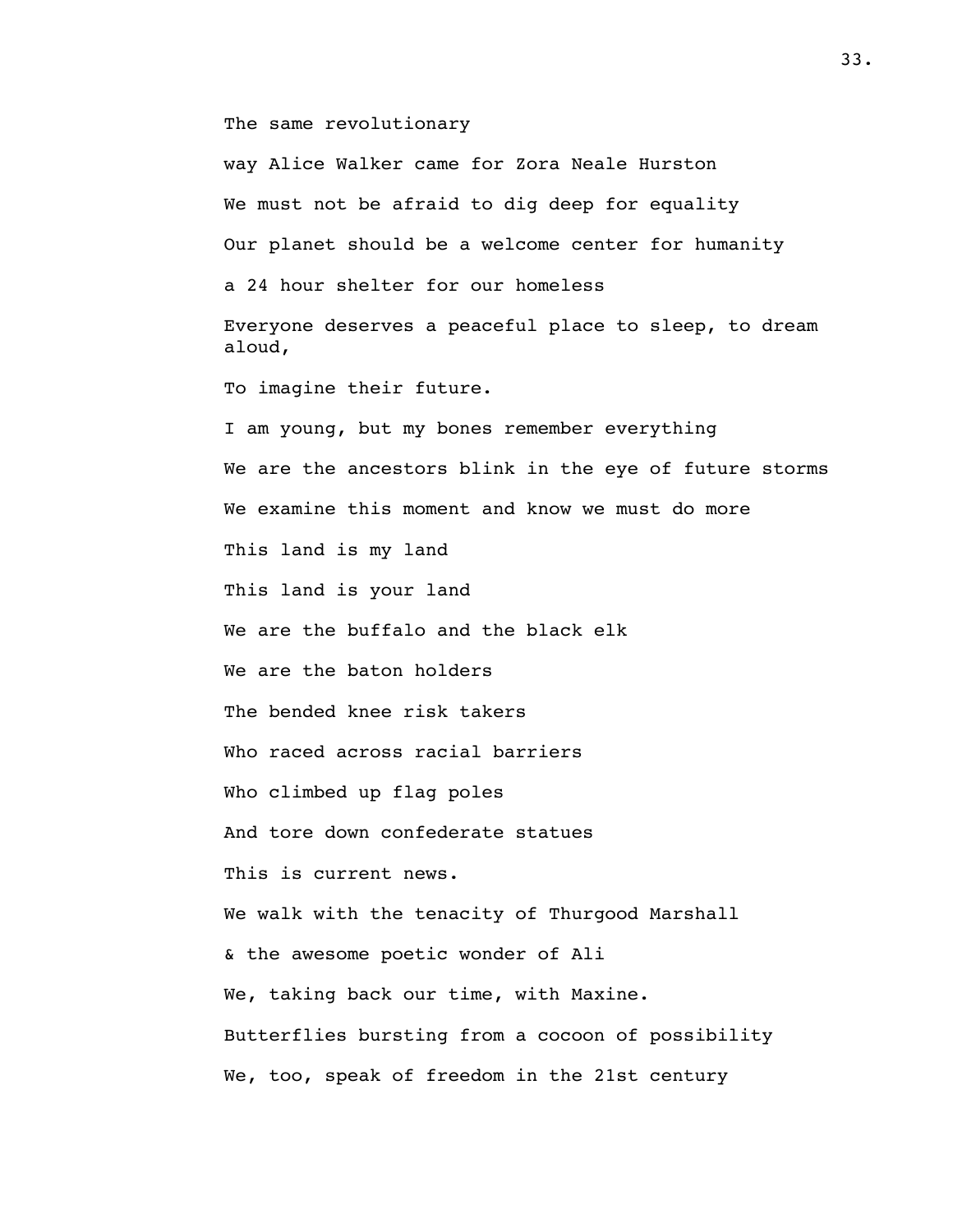We are a caged bird, born again free We are the four little girls who will never again sing We are the metaphor for survival An aaron douglas shadow headed east An elizabeth catlett bust sculpted from bronze beauty and genius We are Kaepernick's bravery & the power of Serena's Right Wrist We are Eric Gardners last breath We are All we have left These hands These voices These colors These stories Those light ones, those dark ones, Those dreamers, those indigenous, Those yellow ones, those red ones Those young ones, those old ones Our bodies Our hearts Our minds